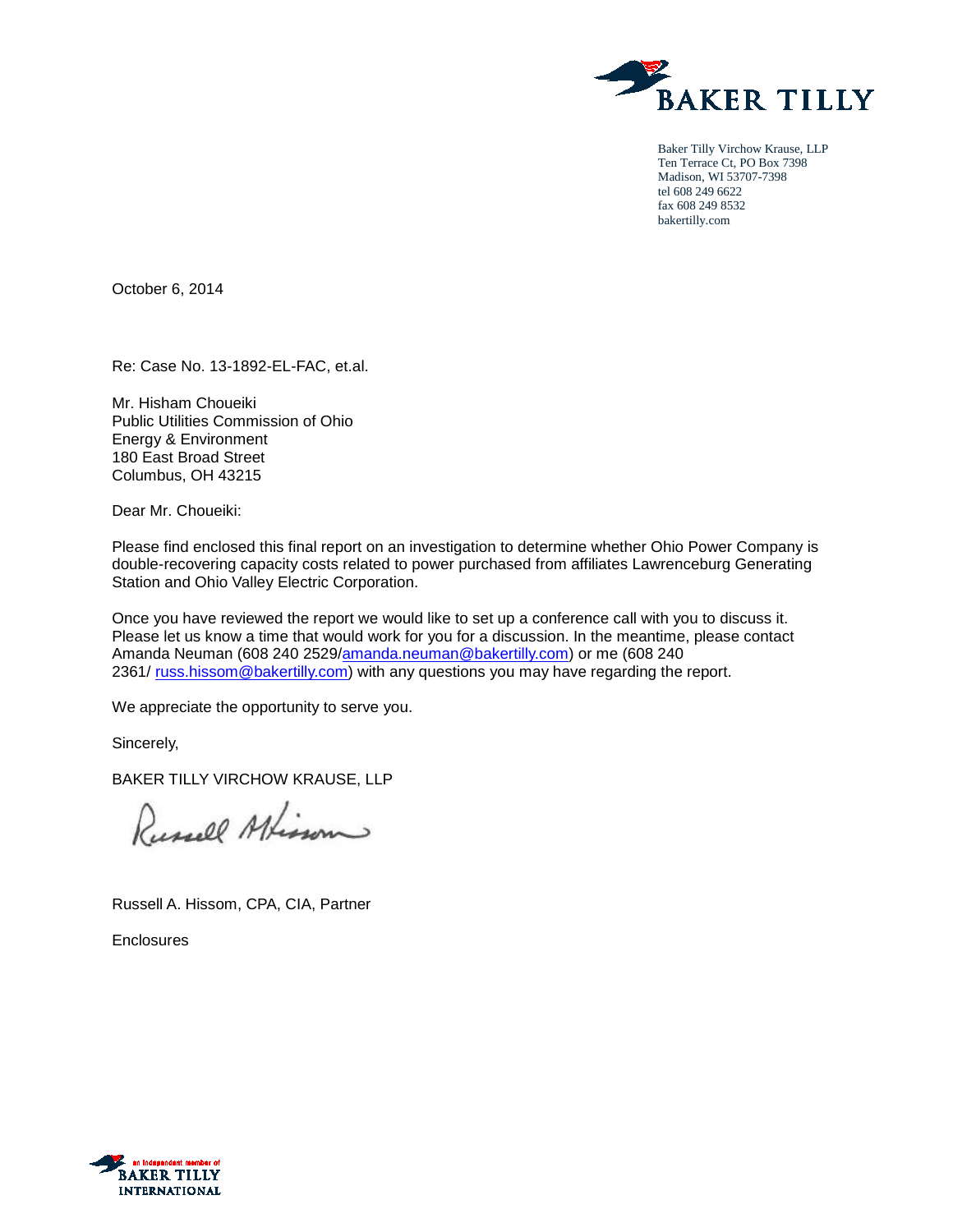**An Investigation to Determine Whether Ohio Power Company is Double-Recovering Capacity Costs Related to Power Purchased from Affiliates Lawrenceburg Generating Station and Ohio Valley Electric Corporation**

**Case No. 13-1892-EL-FAC, et.al.**

**October 6, 2014**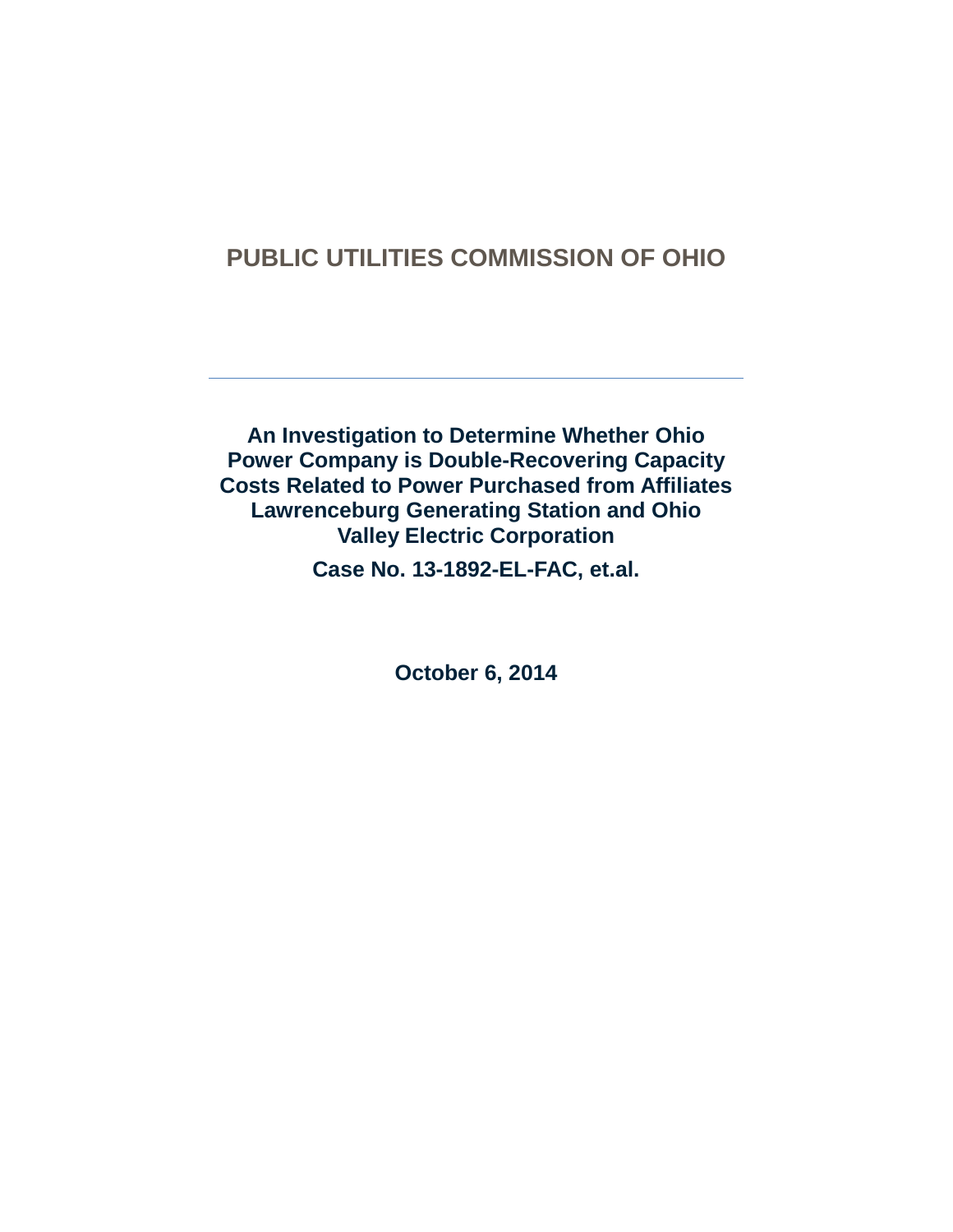| 3.0 DETAILED PROCEDURES, OBSERVATIONS AND       |
|-------------------------------------------------|
|                                                 |
| <b>3.1 STATE COMPENSATION MECHANISMS FOR</b>    |
| RECOVERY OF CAPACITY COSTS 6                    |
| <b>3.2 FIXED CAPACITY-RELATED COSTS BEING</b>   |
| <b>RECOVERED THROUGH THE QUARTERLY</b>          |
|                                                 |
| 3.3 AEP-OHIO'S ELECTRIC SECURITY PLAN14         |
| <b>EXHIBIT A: REVIEW OF FAC UNBUNDLING 17</b>   |
| <b>EXHIBIT B: FIXED COSTS OVER-COLLECTION20</b> |
|                                                 |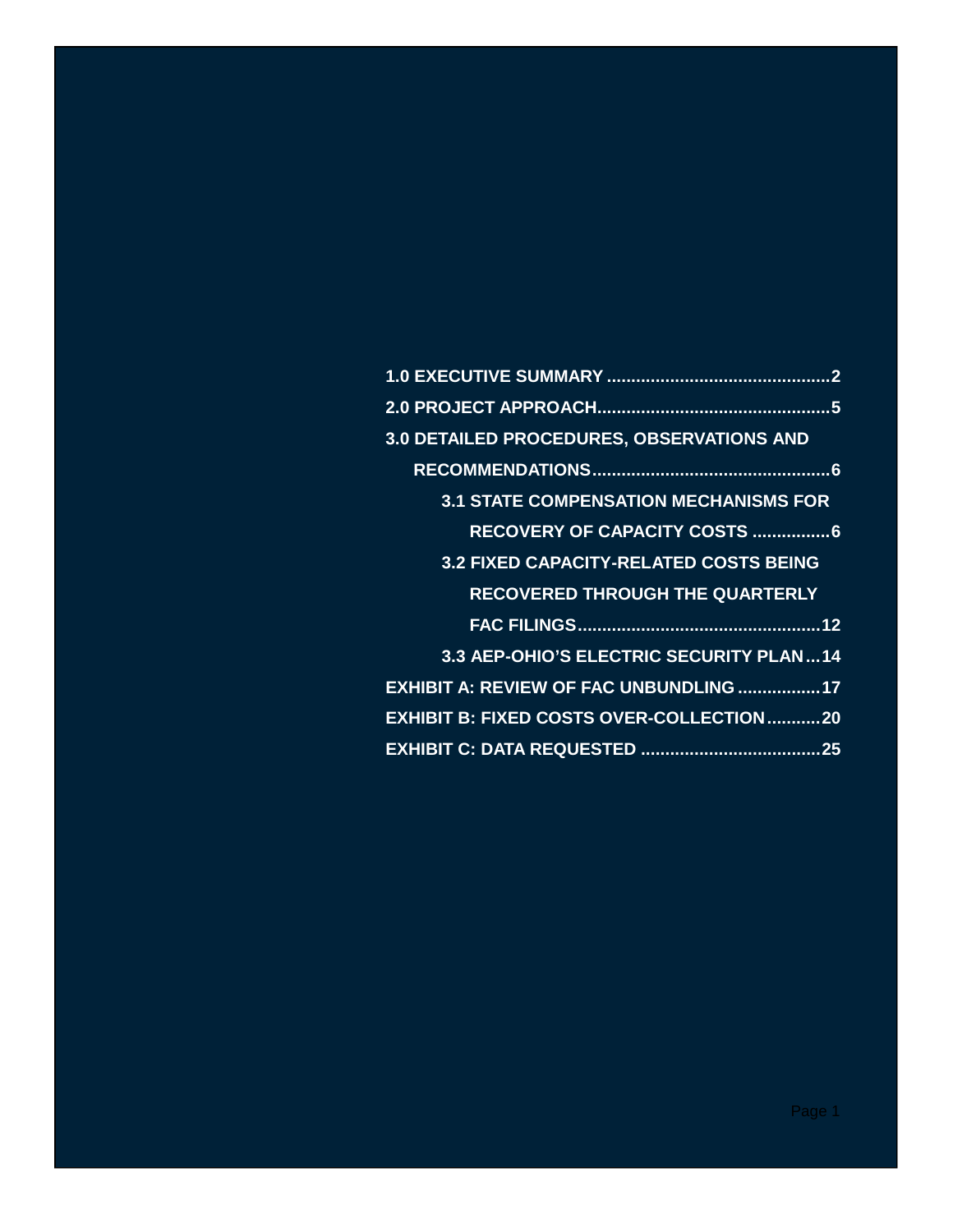An Investigation to Determine Whether Ohio Power Company is Double-Recovering Capacity Costs Related to Power Purchased from Affiliates Lawrenceburg Generating Station and Ohio Valley Electric **Corporation** 

Executive Summary

## **1.0 EXECUTIVE SUMMARY**

### *1.1 Overview*

On December 21, 2012, the Public Utilities Commission of Ohio (PUCO or Commission) opened Case No. 12-3254-EL-UNC to develop the parameters and details for the competitive bid process (CBP). During the proceeding, issues were raised that Ohio Power Company (OPCo, Ohio Power, or AEP-Ohio) was double recovering its capacity costs as it related to purchased power procured from Lawrenceburg and Ohio Valley Electric Corporation (OVEC). The crux of the argument was that the capacity portion of these purchases is recovered through both the Fuel Adjustment Clause (FAC) and through the state compensation mechanism (established in Case 10-2929-EL-UNC). In a Concurring Opinion to the Commission's November 13, 2013 Opinion and Order in the CBP case, Commissioners Lesser and Trombold believed the issue required further investigation, and that the investigation should take place within the context of OP's next fuel audit. Subsequently, on December 4, 2013, in Case No. 11-5906-EL-FAC, et al. (FAC Audit Case), the Commission directed Energy Ventures Analysis, Inc. (EVA), among other duties, to investigate and report its findings on the double recovery of capacity costs issue.

Ohio Power filed an Application for Rehearing in the FAC Audit Case, arguing the FAC case was not the appropriate forum to investigate the issue, and positing that it was inappropriate for EVA, from a conflict of interest perspective, to perform the investigation inasmuch as EVA had testified on behalf of Staff in Case No. 10-2929-EL-UNC, where Ohio Power's state compensation mechanism was established. The Commission, on rehearing in the FAC Audit Case, found no merit in Ohio Power's arguments; nevertheless, the Commission determined, to avoid even the appearance of conflict of interest, that a different auditor be retained for purposes of investigating the double recovery issue. Baker Tilly was engaged to perform this work.

The review in this report includes the results of an investigation into the issues raised in Case No. 13- 1892-EL-FAC and recommendations to the Commission a course of action based on the audit findings.

#### *1.2 Objective*

The project objective is to determine whether Ohio Power Company (d/b/a AEP-Ohio) is doublerecovering capacity costs, as it relates to power purchased from Ohio Valley Electric Corporation (OVEC) and Lawrenceburg Generating Station (Lawrenceburg), AEP-Ohio's affiliates, from both the Fuel Adjustment Clause (FAC) and through the state compensation mechanism (established in Case No. 10- 2929-EL-UNC).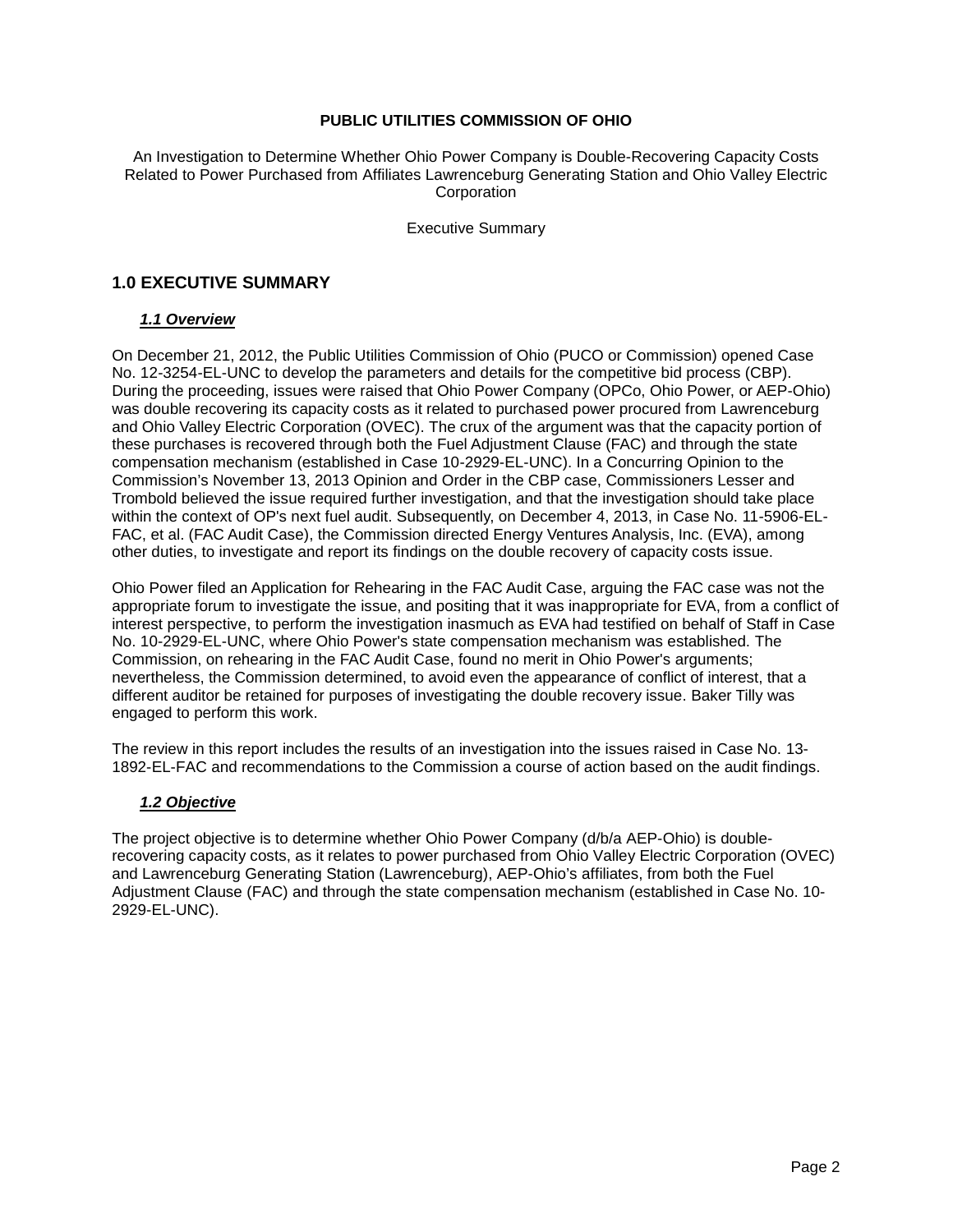An Investigation to Determine Whether Ohio Power Company is Double-Recovering Capacity Costs Related to Power Purchased from Affiliates Lawrenceburg Generating Station and Ohio Valley Electric **Corporation** 

### Executive Summary

### *1.3 Observations and Recommendations*

A Summary of observations and recommendations based on Baker Tilly's review are below:

| <b>Report Section</b>                                                                                                             | <b>Observation/Recommendation</b>                                                                                                                                                                                                                                                                                                                                                                                                                                                                                                                                                                                                                                                                                                                                                                                                                                                                                                                                                                                                                                                                                                                                                                                                                                                                                        |
|-----------------------------------------------------------------------------------------------------------------------------------|--------------------------------------------------------------------------------------------------------------------------------------------------------------------------------------------------------------------------------------------------------------------------------------------------------------------------------------------------------------------------------------------------------------------------------------------------------------------------------------------------------------------------------------------------------------------------------------------------------------------------------------------------------------------------------------------------------------------------------------------------------------------------------------------------------------------------------------------------------------------------------------------------------------------------------------------------------------------------------------------------------------------------------------------------------------------------------------------------------------------------------------------------------------------------------------------------------------------------------------------------------------------------------------------------------------------------|
| 3.1 State<br><b>Compensation</b><br><b>Mechanism for</b><br><b>Recovery of</b><br><b>Capacity Charges</b>                         | The State Compensation Mechanism uses AEP-Ohio's revenue requirement to<br>determine the capacity charge. The revenue requirement includes Lawrenceburg<br>and OVEC charges as follows:<br>\$122,856,804 of OVEC and Lawrenceburg demand charges for June<br>$\geq$<br>2012 through May 2013 (uses 2011 actuals)<br>\$127,995,910 of OVEC and Lawrenceburg demand charges for June<br>><br>2013 through May 2014 (uses 2012 actuals)<br>\$140,311,280 of OVEC and Lawrenceburg demand charges for June<br>$\geq$<br>2014 through May 2015 (uses 2013 actuals)<br>Although AEP-Ohio did not provide the actual amount of OVEC and<br>Lawrenceburg demand charges that were included in the revenue requirement<br>used to calculate the \$188.88/MW-day cost cap, based on the charges above, it<br>can be estimated that it was at least in the range of \$120 million. AEP-Ohio is<br>currently deferring the difference in incurred capacity charges (using<br>\$188.88/MW-day) and billed capacity (using RPM). Further, a portion of the<br>nonbypassable Retail Stability Rider (RSR) [\$1/MWh] is currently being allocated<br>towards recovery of the capacity deferrals; AEP-Ohio will begin collecting on<br>these deferrals starting in June 2015 based on the full RSR rate for approximately<br>three years. |
|                                                                                                                                   | In addition, based on our review Baker Tilly observed that there were some<br>accounts for Lawrenceburg, 5550086 (Operations & Maintenance) and 5550087<br>(Tax), that were previously considered demand charges for FERC reporting<br>purposes in accordance with FERC's fuel clause definition. These same costs are<br>considered energy charges for the Ohio FAC. Baker Tilly notes that costs<br>pertaining to these accounts were not being double-collected through the APIR<br>and FCR. However, given the differing treatment of these accounts for FERC<br>reporting purposes and the Ohio FAC, Baker Tilly recommends changing the<br>journal entry description to minimize any possible confusion regarding these<br>accounts and to ensure that these costs can be allocated properly as energy<br>costs and thus recovered through the APIR and not the FCR.                                                                                                                                                                                                                                                                                                                                                                                                                                               |
| 3.2 Fixed Capacity-<br><b>Related Costs</b><br><b>Being Recovered</b><br><b>Through</b><br><b>Quarterly FAC</b><br><b>Filings</b> | OVEC and Lawrenceburg demand charges are included in the FCR. Based on<br>the testing steps performed, Baker Tilly recommends creation of formal policies<br>and procedures to develop the quarterly APIR and FCR filings and any future<br>cost recovery riders.                                                                                                                                                                                                                                                                                                                                                                                                                                                                                                                                                                                                                                                                                                                                                                                                                                                                                                                                                                                                                                                        |
|                                                                                                                                   | During our testing, it was determined that AEP-Ohio's non-shopping customers<br>were recovering 100 percent of the fixed costs from Lawrenceburg and OVEC<br>general ledger (GL) accounts 5550104, 5550105, and 5550096 through the FAC.<br>As the costs from the last FAC filing prior to the bifurcation (1 <sup>st</sup> Quarter 2014)<br>would have been reconciled in the 3 <sup>rd</sup> Quarter 2014 APIR/FCR filing, Baker Tilly<br>recommends using the detailed methodology explained in Exhibit B for<br>calculation of the over-collection of fixed costs and refund to AEP-Ohio's non-<br>shopping customers in its next quarterly APIR/FCR filing.<br>During our testing, it was determined that AEP-Ohio's non-shopping customers<br>were recovering 100% of the Lawrenceburg and OVEC fixed costs through the<br>FCR. Although the full amount of over-collection of fixed costs cannot be                                                                                                                                                                                                                                                                                                                                                                                                               |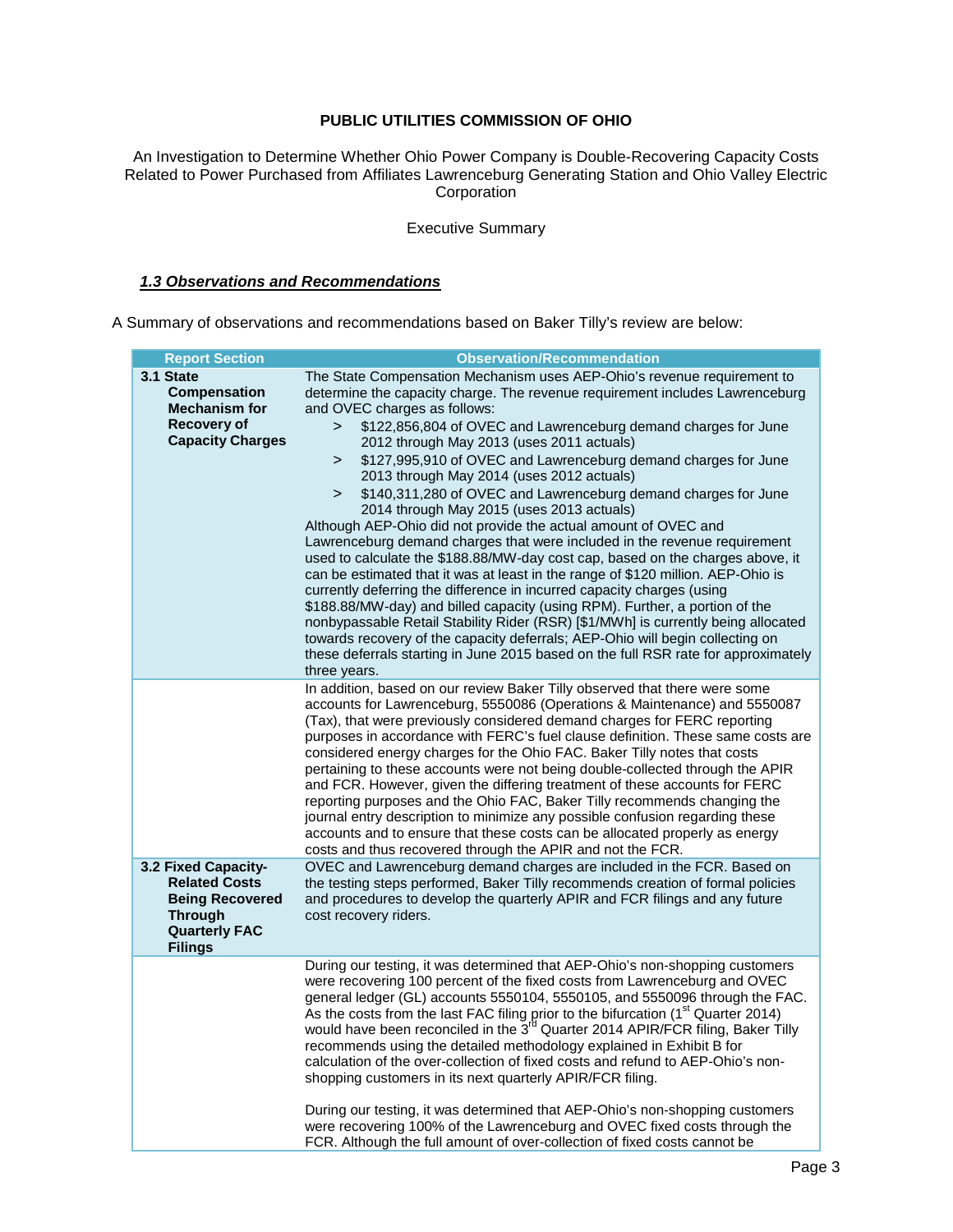An Investigation to Determine Whether Ohio Power Company is Double-Recovering Capacity Costs Related to Power Purchased from Affiliates Lawrenceburg Generating Station and Ohio Valley Electric Corporation

### Executive Summary

| <b>Report Section</b>                                     | <b>Observation/Recommendation</b>                                                                                                                                                                                                                                                                                                                              |
|-----------------------------------------------------------|----------------------------------------------------------------------------------------------------------------------------------------------------------------------------------------------------------------------------------------------------------------------------------------------------------------------------------------------------------------|
|                                                           | determined for the entire time-frame of the FCR, Baker Tilly recommends using<br>the detailed methodology explained in Exhibit B for calculation of the over-<br>collection of fixed costs and refund to AEP-Ohio's non-shopping customers once<br>all actual monthly values are known, which is expected to be sometime shortly<br>after the end of May 2015. |
| 3.3 AEP-Ohio's<br><b>Electric Security</b><br><b>Plan</b> | The Generation Capacity Rider tariff is being calculated using the \$188.88/MW-<br>day cost cap. No recommendations noted.                                                                                                                                                                                                                                     |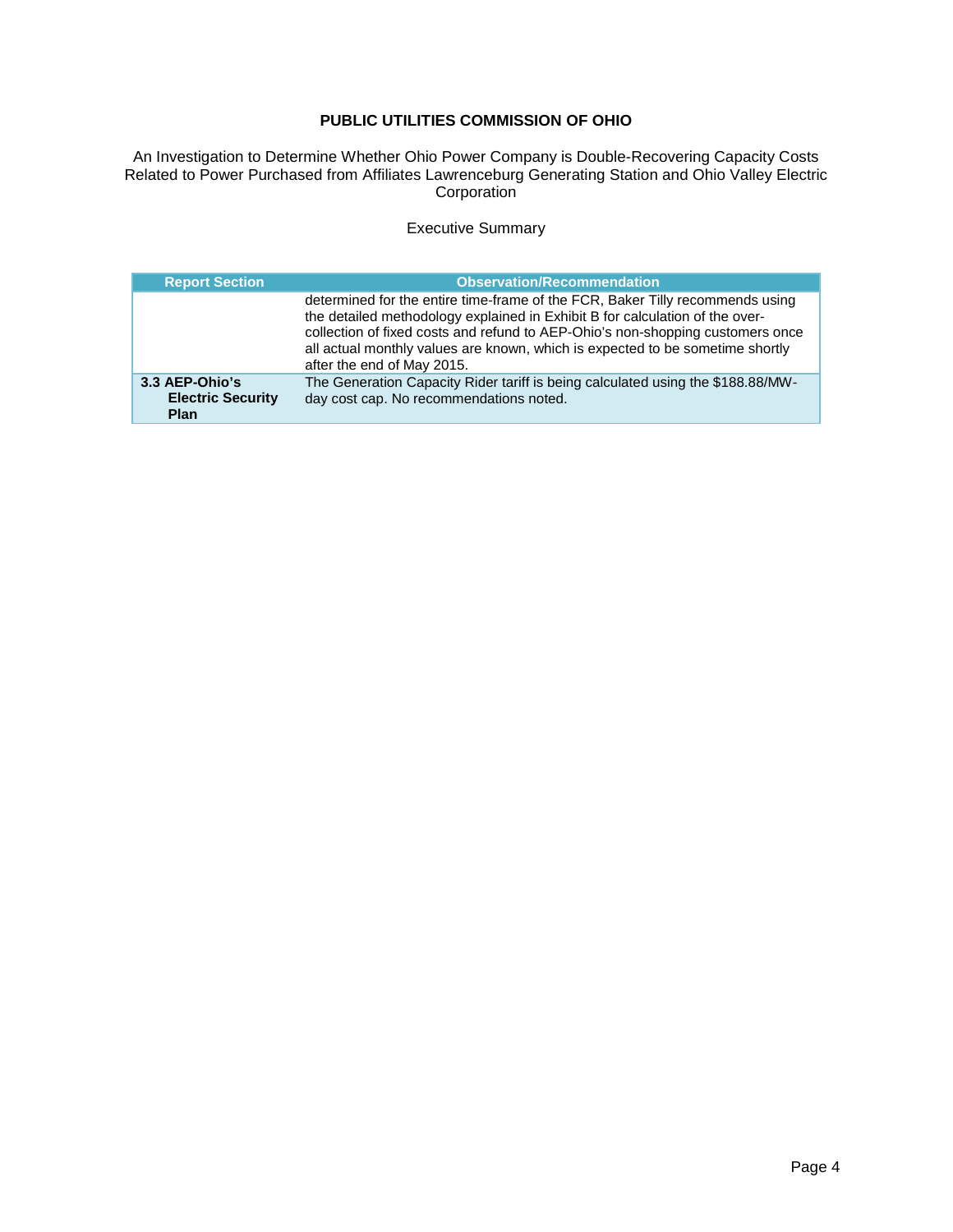An Investigation to Determine Whether Ohio Power Company is Double-Recovering Capacity Costs Related to Power Purchased from Affiliates Lawrenceburg Generating Station and Ohio Valley Electric **Corporation** 

Project Approach

## **2.0 PROJECT APPROACH**

### *2.1 Objective*

The project objective is to determine whether Ohio Power Company (d/b/a AEP-Ohio) is doublerecovering capacity costs, as it relates to power purchased from Ohio Valley Electric Corporation (OVEC) and Lawrenceburg Generating Station (Lawrenceburg), AEP-Ohio's affiliates, from both the Fuel Adjustment Clause (FAC) and through the state compensation mechanism (established in Case No. 10- 2929-EL-UNC).

To meet this objective, Baker Tilly took the following project approach:

### *2.2 High Level Approach*

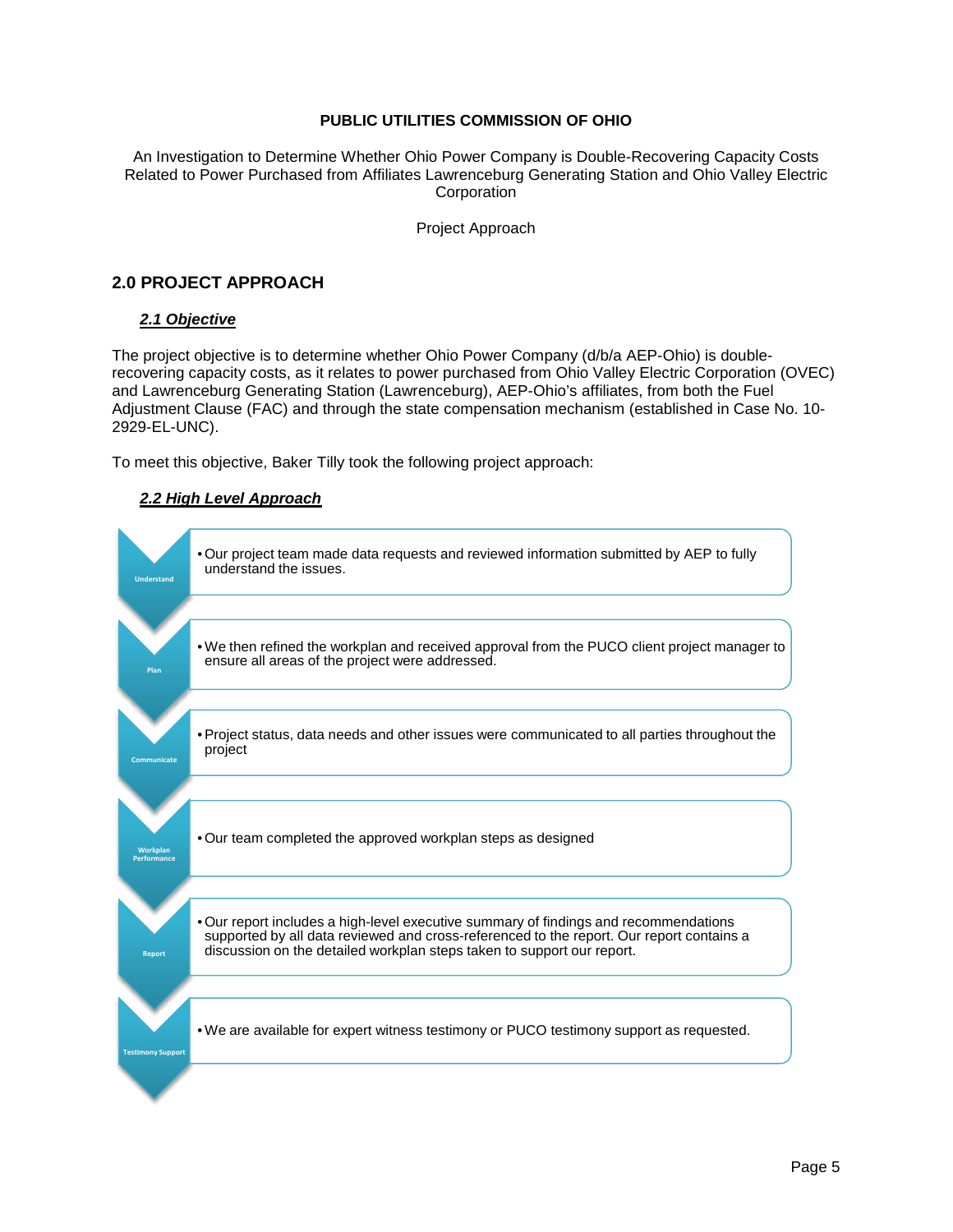An Investigation to Determine Whether Ohio Power Company is Double-Recovering Capacity Costs Related to Power Purchased from Affiliates Lawrenceburg Generating Station and Ohio Valley Electric **Corporation** 

Detailed Procedures, Observations and Recommendations

## **3.0 DETAILED PROCEDURES, OBSERVATIONS AND RECOMMENDATIONS**

### *3.1 Area Reviewed – State Compensation Mechanisms for Recovery of Capacity Costs*

### *3.1.1 Project Background*

In its Opinion and Order in Case No. 10-2929-EL-UNC, the Commission established a State Compensation Mechanism to determine the cost cap for capacity charges for AEP-Ohio – set at \$188.88/MW-day. The basis for this mechanism is the overall revenue requirement calculated based on the filed Ohio Power Company's 2010 Federal Energy Regulatory Commission (FERC) Form No. 1 (FERC Form 1) which is then adjusted for other factors such as return on rate base, severance, taxes, energy credits, ancillary services credits, prepaid pension, return on equity (ROE), and trapped energy cost.

The State Compensation Mechanism uses AEP-Ohio's revenue requirement to determine the capacity charge. The revenue requirement includes Lawrenceburg and OVEC charges from Accounts 5550104, 5550105, 5550096, 5550086, and 5550087 as follows:

- > \$122,856,804 of OVEC and Lawrenceburg demand charges for June 2012 through May 2013 (uses 2011 actuals)
- > \$127,995,910 of OVEC and Lawrenceburg demand charges for June 2013 through May 2014 (uses 2012 actuals)
- > \$140,311,280 of OVEC and Lawrenceburg demand charges for June 2014 through May 2015 (uses 2013 actuals)

Although AEP-Ohio did not provide the actual amount of OVEC and Lawrenceburg demand charges that were included in the revenue requirement used to calculate the \$188.88/MW-day cost cap, based on the trend in charges above, it can be estimated that it was at least in the range of \$120 million. AEP-Ohio is currently deferring the difference in incurred capacity charges (using \$188.88/MW-day) and billed capacity (using the reliability pricing model [RPM]). Further, a portion of the nonbypassable Retail Stability Rider (RSR) [\$1/MWh] is currently being allocated towards recovery of the capacity deferrals; AEP-Ohio will begin collecting on these deferrals starting in June 2015 based on the full RSR rate for approximately three years.

#### **AEP-Ohio's Position:**

AEP-Ohio is using the \$188.88/MW-day cost cap as required per the Commission's Opinion and Order in Case No. 10-2929-EL-UNC, however, in support of its position in this proceeding (Case No. 13-1892-EL-FAC), it used this same mechanism to perform a calculation to calculate its actual capacity charges in 2011 – 2013 which are well above the \$188.88/MW-day cost cap. AEP-Ohio maintains that since its capacity costs for its Fixed Resource Requirement (FRR) are much greater than what it is recovering under the \$188.88/MW-day cost cap, it is not recovering charges for OVEC and Lawrenceburg demand charges. The prudency of the \$188.88/MW-day cost cap is being disputed in a separate case with the Supreme Court of Ohio.

AEP-Ohio is using the \$188.88/MW-day cost cap for charging capacity charges. The State Compensation Mechanism uses the revenue requirement to determine the capacity charge which includes Lawrenceburg and OVEC charges. Although AEP-Ohio is not collecting enough revenues to cover all of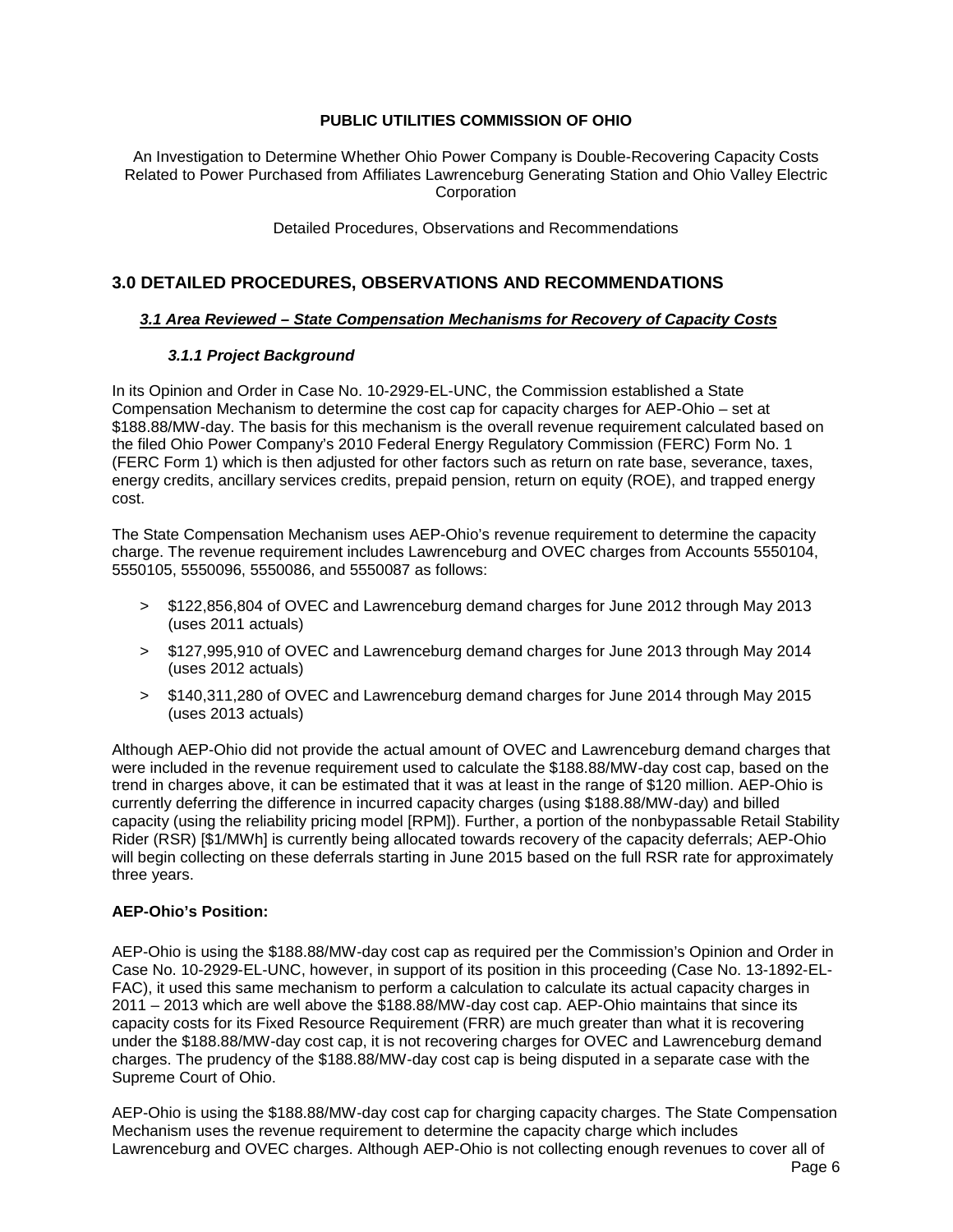An Investigation to Determine Whether Ohio Power Company is Double-Recovering Capacity Costs Related to Power Purchased from Affiliates Lawrenceburg Generating Station and Ohio Valley Electric **Corporation** 

Detailed Procedures, Observations and Recommendations

its costs, it cannot be determined which costs AEP-Ohio is recovering and which costs AEP-Ohio is not recovering.

In Baker Tilly Data Request #5 Item #1 the following question was asked by Baker Tilly – **"Provide copies of detailed calculations performed by AEP of the potential amount for refund that may be ordered by the PUCO as relating to this project."**

In response, the Company provided a lengthy answer of which the full response has been included verbatim in the following paragraphs. The response has been copied from the PDF document provided by the Company and is as follows:

*"To the extent this question about the potential for refund is asking whether the Company has considered the "worst case scenario" outcome for this case, the Company objects to the question as being neither relevant nor reasonably calculated to lead to the discovery of admissible evidence. More importantly, any analysis by the Company of potential adverse outcomes of the double recovery allegation is privileged and was prepared at the request of legal counsel for purposes of evaluating litigation risk to the Company associated with positions that may be taken by other parties. That being said and without waiving any objections or privilege, the Company states as follows.*

*Regardless of the process the Commission used to determine the final \$188.88/MW-day rate, that was the final rate established as a cap on the Company's incurred cost as evidenced by the clear statement in the Commission's decision in the capacity charge case that established the state compensation mechanism (SCM):*

*"ORDERED, That AEP-Ohio be authorized to defer its incurred capacity costs not recovered from CRES provider billings to the extent the total incurred capacity costs do not exceed \$188.88/MW-day."(Opinion and Order at p.38)*

*Thus, the Commission imposed the \$188.88/MW-day calculation as a rate cap on actual expenses incurred by the Company during the period the SCM would be in effect. In setting the rate cap, the Commission understood that the Company's incurred costs could exceed the \$188.88/MW-day cap. In any case, because the \$188.88/MW-day calculation was a cap on incurred costs, it is neither a revenue requirement (as has been suggested by the auditor) nor a two-way adjustable formula rate (as the Company had originally proposed in the 10-2929-ELUNC case). Rather, it is a one-way cap that could have been adjusted downward if the actual costs incurred by the Company are less than \$188.88/MWday – which is clearly not the case.*

*Consistent with that rate cap, the task before the auditor is clear as stated in the Request for Proposal (RFP) as issued by the Commission:*

*"The auditor's investigation shall determine whether Ohio Power is double-recovering capacity costs, as it relates to power purchased from OVEC and the Lawrenceburg Generation Station." (RFP Entry at p.2) Given that the demand charges have been fully recovered through the FAC (a fact never disputed by the Company), the appropriate query in this case is whether the same demand charges have actually been recovered -- in part or in whole -- through the \$188.88/MW-day capacity rate since August 2012.*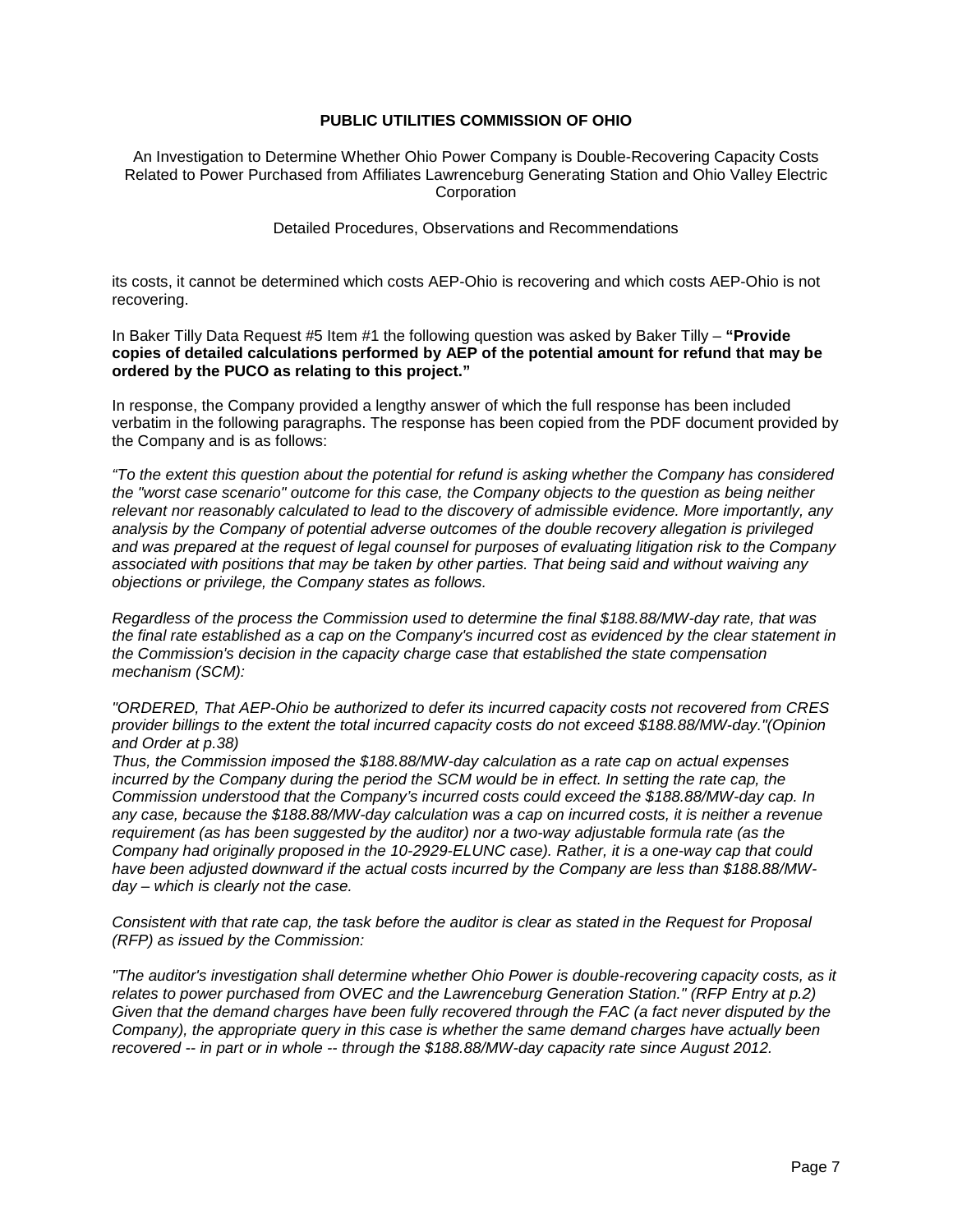#### An Investigation to Determine Whether Ohio Power Company is Double-Recovering Capacity Costs Related to Power Purchased from Affiliates Lawrenceburg Generating Station and Ohio Valley Electric **Corporation**

#### Detailed Procedures, Observations and Recommendations

*The most direct and supportable procedure for such an audit is to determine what costs are actually being recovered through the SCM throughout the 3-year period as described above in the Final Order. If the auditor establishes that the Company incurred costs that equaled or exceeded what it collected through the SCM, and that these incurred costs, net of the approved credits, are all allowable costs for inclusion in the incurred costs as ordered by the Commission, and furthermore do not include any OVEC or Lawrenceburg costs, then this would logically lead to the conclusion and finding that there is no, and cannot be, any double recovery. Because the actual costs incurred far exceed the \$188.88/MW-day rate cap, it would be illogical and unfair to single out one category of costs (such as the demand charges) and conclude that those costs were deemed "recovered" while ignoring that the level of unrecovered costs is much larger.*

*On the other hand, if the auditor determines that the Company collected more through the SCM than its total incurred costs excluding OVEC and Lawrenceburg, but collected at the higher rate due to ongoing*  inclusion of OVEC and Lawrenceburg demand charges in the computation of its incurred costs, then the *auditor could reach the conclusion that there was some level of double recovery.*

*As demonstrated in BT INT-5-001, Attachment 1, however, the actual cost incurred, excluding any OVEC*  and Lawrenceburg charges, substantially exceeded what has been collected by the Company through the *SCM. All of the values in BT INT-5-001, Attachment 1 are presented to the auditor for inspection and are consistent with data previously provided to the auditor. (see BT INT 1-002 for further details of the Company's methodology.)*

*Moreover, the time period during which the SCM would be in place (i.e., August 2012 through May of 2015) is the same time period under review in this proceeding. Whether the Company incurred costs exceeding the \$188.88/MW-day rate during the period of time in question is of critical importance under the Commission's order and is key to the double recovery inquiry being undertaken by the auditor. Yet, the recovery of actual capacity costs for a given year during the 2012-2015 period is simply not related to the 2010 capacity costs used as a starting point for determining the rate cap in the capacity charge proceeding. In sum, any double recovery audit that did not closely examine and apply the matter of costs incurred could not plausibly support a double recovery finding.*

*With the foregoing explanation being considered as step one in the process for determining whether any of the demand charges are deemed to be recovered through the SCM, step two would also need to be undertaken prior to calculating any potential customer refund. To be clear, the Company adamantly maintains that the correct result for step one is zero dollars -- so step two would never need to be reached. But if one were to somehow calculate a positive value under step one, then step two would calculate the amount of any such recovery through the SCM so that the amount to be refunded through a FAC adjustment would be the correct allocation for shopping capacity that was collected through the SCM. In other words, even if one were to somehow conclude that the full level of demand charges were recovered in the \$188.88/MW-day rate, the amount of demand charges actually collected through the SCM would only be the portion attributable to shopping capacity. That allocation should be done on a demand basis, because that is how the SCM is applied and collected. Doing that allocation on an energy basis would significantly overstate the amount collected through the SCM.*

**This ends the report section stating AEP-Ohio's position.**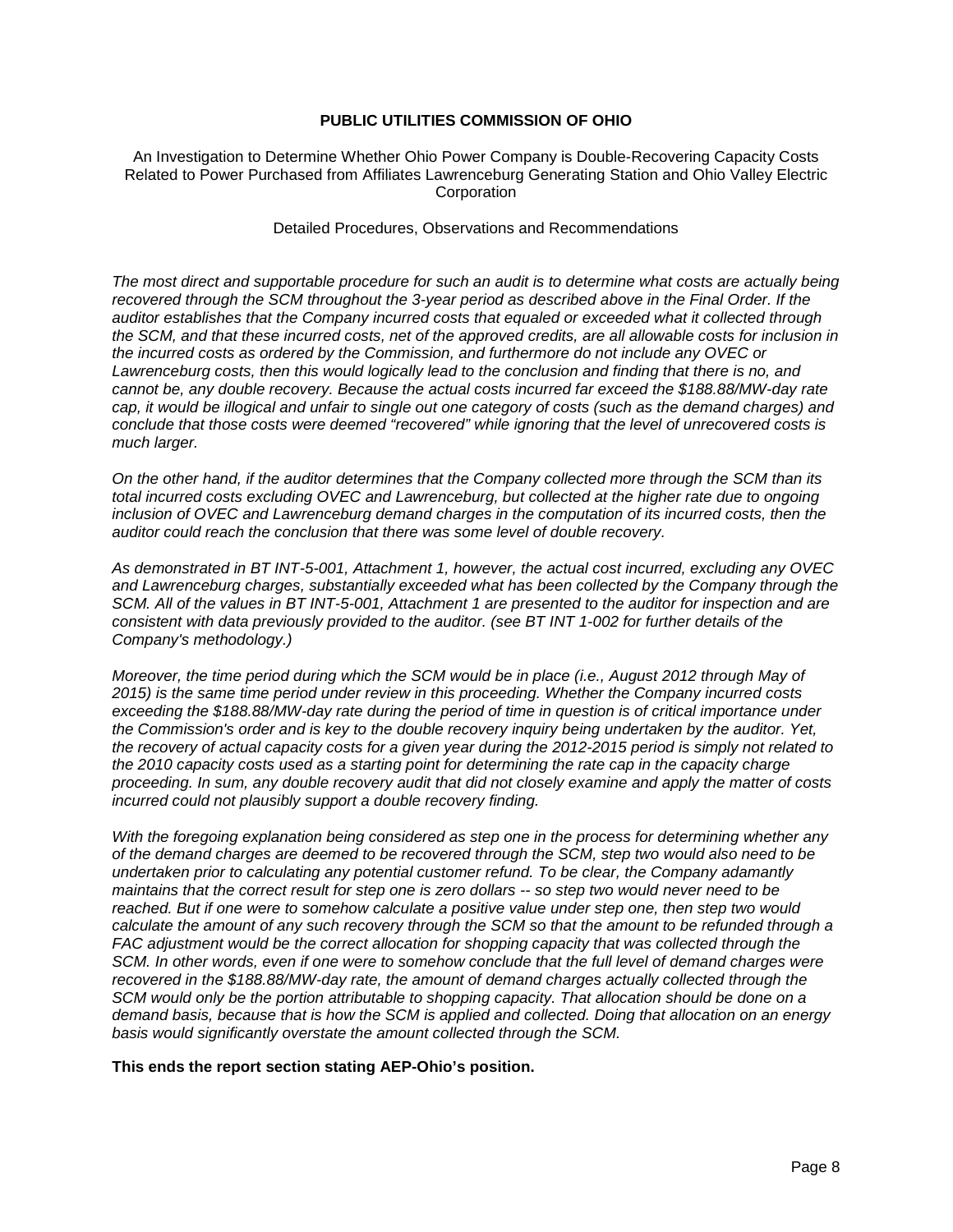An Investigation to Determine Whether Ohio Power Company is Double-Recovering Capacity Costs Related to Power Purchased from Affiliates Lawrenceburg Generating Station and Ohio Valley Electric **Corporation** 

Detailed Procedures, Observations and Recommendations

Baker Tilly believes that whether the \$188.88/MW-day cost cap is appropriate to cover AEP-Ohio's costs is out of the scope of this audit and understands that that issue is already being disputed in a separate case with the Supreme Court of Ohio. Baker Tilly reviewed the mechanism used to determine the \$188.88/MW-day rate and noted that the calculation begins with AEP-Ohio's revenue requirement (which includes OVEC and Lawrenceburg charges). Although AEP-Ohio's position states that it does not recover adequate revenues to cover all of its incurred expenses, and, therefore, does not collect OVEC and Lawrenceburg costs, that position assumes that all other costs are being recovered first with no revenues remaining available to be applied to OVEC and Lawrenceburg costs. It could also be stated that the Lawrenceburg and OVEC costs are being recovered first and that other costs are not being recovered due to the cost cap.

#### **Lawrenceburg and OVEC Contracts:**

Baker Tilly reviewed AEP-Ohio's existing contracts with Lawrenceburg and OVEC to determine how these two plants charge AEP-Ohio for various purchased power services.

Due to AEP's corporate separation agreement, as of January 1, 2014, AEP Generation Resources charges AEP-Ohio for purchased power fixed and variable costs related to Lawrenceburg through its Power Supply Agreement (PSA). AEP-Ohio's contract with Lawrenceburg includes monthly payments for:

- 1. Fuel
- 2. Operation and Maintenance Expenses (O&M)
- 3. Depreciation
- 4. Capacity
- 5. Tax Reimbursement
- 6. Deferral (Capacity and Depreciation)

The monthly capacity payment is determined annually and applied to the following contract year.

AEP-Ohio's contract with OVEC is managed through an Amended and Restated Inter-Company Power Agreement (ICPA) between OVEC and several other sponsoring utility companies. The merged Ohio Power Company has a 19.93% share (4.44% from the old Columbus Southern Power Company [CSP] and [1](#page-10-0)5.49% from the old Ohio Power Company) of the OVEC generating stations<sup>1</sup>. Per the ICPA, OVEC charges AEP-Ohio based on its share of the OVEC generating units for demand, energy, and transmission-related services.

Further, Baker Tilly examined two specific months of purchased power bills from Lawrenceburg and OVEC: (1) October 2012 and (2) April 2014. These two months were selected as they pertained to timeframes in which these purchased power costs were being recovered through separate riders. In October 2012 (and up until the end of March 2014), these costs were being recovered from AEP-Ohio standard service offer (SSO) customers through its FAC rider and in April 2014, non-renewable fixed and variable costs were being recovered from AEP-Ohio SSO customers through its Fixed Cost Rider (FCR) and Auction Phase in Rider (APIR), respectively.

<span id="page-10-0"></span><sup>1</sup> Article 1 of the Amended and Restated Inter-Company Power Agreement, April 27, 2011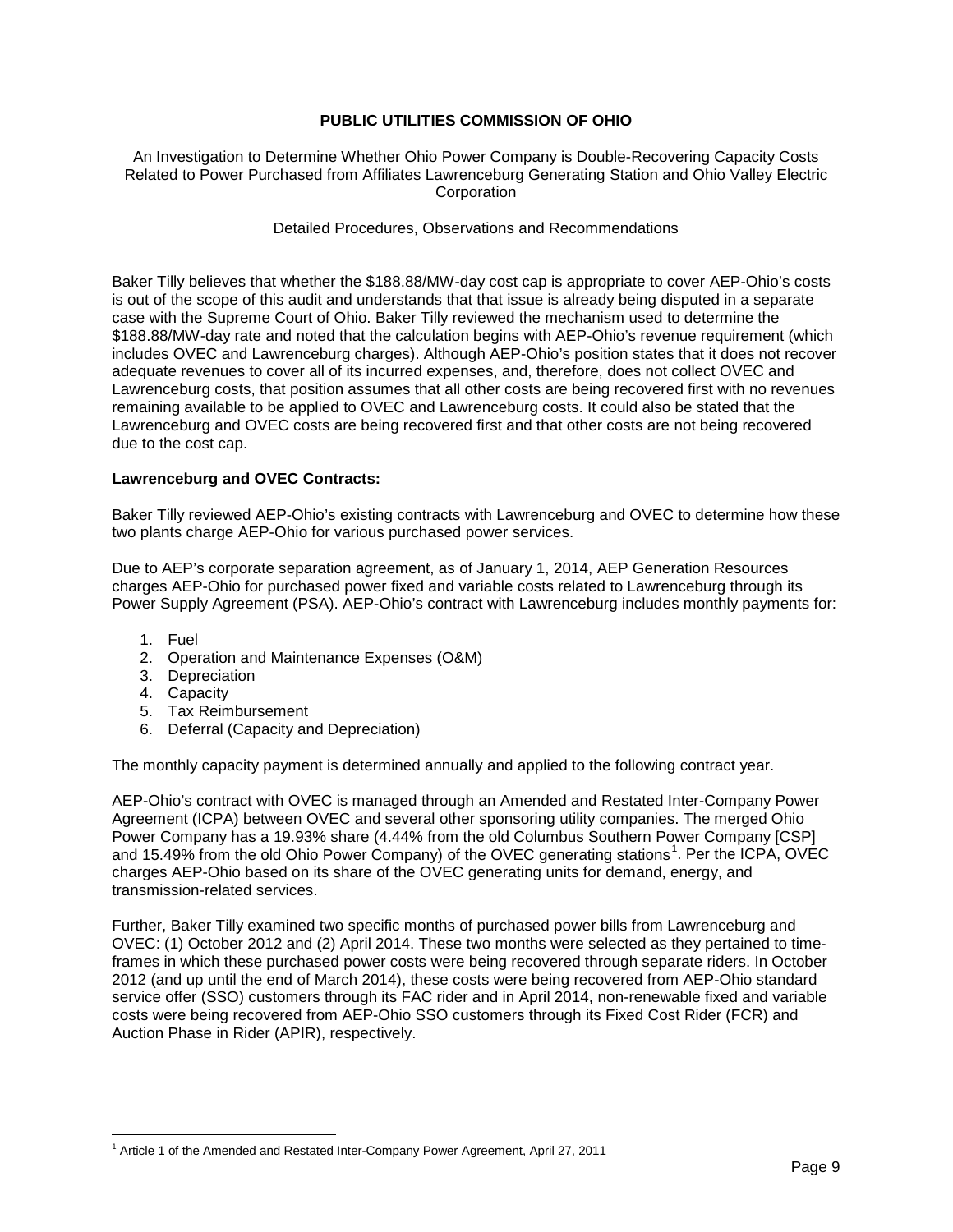An Investigation to Determine Whether Ohio Power Company is Double-Recovering Capacity Costs Related to Power Purchased from Affiliates Lawrenceburg Generating Station and Ohio Valley Electric **Corporation** 

Detailed Procedures, Observations and Recommendations

### *3.1.2 Testing Procedures Performed*

Baker Tilly performed the following testing procedures related to the state compensation mechanism for recovery of capacity costs.

|    | <b>Procedure</b>                                                                                                                                                                                                                                                                                                            | <b>Procedure Purpose</b>                                                                                                                        | <b>Results</b>                                                                                                                                                                                                                                                                                                                                                                                                                                                                                                                                                                    |
|----|-----------------------------------------------------------------------------------------------------------------------------------------------------------------------------------------------------------------------------------------------------------------------------------------------------------------------------|-------------------------------------------------------------------------------------------------------------------------------------------------|-----------------------------------------------------------------------------------------------------------------------------------------------------------------------------------------------------------------------------------------------------------------------------------------------------------------------------------------------------------------------------------------------------------------------------------------------------------------------------------------------------------------------------------------------------------------------------------|
| 1. | Traced a sample of the revenue<br>requirement from the state compensation<br>mechanism to OPCo's FERC Form 1.                                                                                                                                                                                                               | To ensure amounts from the<br>state compensation<br>mechanism matched those<br>shown in OPCo's FERC Form<br>1.                                  | The revenue requirement used in<br>the state compensation mechanism<br>agreed with the FERC Form 1. The<br>revenue requirement amount<br>includes costs for Lawrenceburg<br>and OVEC.                                                                                                                                                                                                                                                                                                                                                                                             |
| 2. | Compared the methodology used by<br>AEP-Ohio for calculating future year's<br>\$/MW-day to verify that it corresponded<br>with the State Compensation Mechanism.<br>(Note: Although AEP-Ohio calculates a<br>much higher rate than the \$188.88/MW-<br>day cost cap, the tariffs used are based<br>on the \$188.88/MW-day). | To determine that AEP-Ohio's<br>calculation methodology is<br>consistent for both<br>calculations.                                              | During our testing, nothing came to<br>our attention that would suggest<br>that AEP-Ohio used a different<br>methodology to determine the<br>\$/MW-day for future years or to<br>suggest noncompliance with using<br>\$188.88/MW-day cost cap for the<br>capacity charges.                                                                                                                                                                                                                                                                                                        |
| 3. | Reviewed AEP-Ohio's contracts with<br>Lawrenceburg and OVEC.                                                                                                                                                                                                                                                                | To determine which FERC<br>accounts are being used to<br>recover costs for purchased<br>power from Lawrenceburg<br>and OVEC.                    | Baker Tilly observed that there were<br>some accounts for Lawrenceburg,<br>5550086 (Operations &<br>Maintenance) and 5550087 (Tax),<br>that were previously considered<br>demand charges for FERC<br>reporting purposes in accordance<br>with FERC's fuel clause definition <sup>2</sup> ,<br>but for the Ohio FAC they are<br>considered energy charges. As<br>such, these two accounts are<br>recorded as demand charges in the<br>state compensation mechanism and<br>considered energy charges in the<br>FAC (prior to March 31, 2014) and<br>the APIR (as of April 1, 2014). |
| 4. | For sample months (October 2012 and<br>April 2014), recalculated monthly<br>payments pertaining to contracts with<br>Lawrenceburg and OVEC.                                                                                                                                                                                 | To ensure that monthly<br>payments were being<br>calculated in accordance with<br>contracts that AEP-Ohio has<br>with Lawrenceburg and<br>OVEC. | During our testing, nothing came to<br>our attention that would suggest<br>non-compliance with the calculation<br>of monthly payments in regards to<br>contractual agreements with<br>Lawrenceburg and OVEC.                                                                                                                                                                                                                                                                                                                                                                      |
| 5. | For sample months (October 2012 and<br>April 2014), traced monthly payments<br>pertaining to Lawrenceburg and OVEC to<br>recorded amounts in the General Ledger<br>(GL) detail including journal entries.                                                                                                                   | To ensure that monthly<br>payment calculations for<br>purchased power matches the<br>GL detail.                                                 | During our testing, nothing came to<br>our attention that would suggest<br>non-compliance with monthly<br>payments for Lawrenceburg and<br>OVEC differing from amounts<br>recorded in the GL detail.                                                                                                                                                                                                                                                                                                                                                                              |

<span id="page-11-0"></span><sup>&</sup>lt;sup>2</sup> Philip J. Nelson Direct Testimony on behalf of Columbus Southern Power Company and Ohio Power Company, Case No. 08-917/918-EL-SSO, July 31, 2008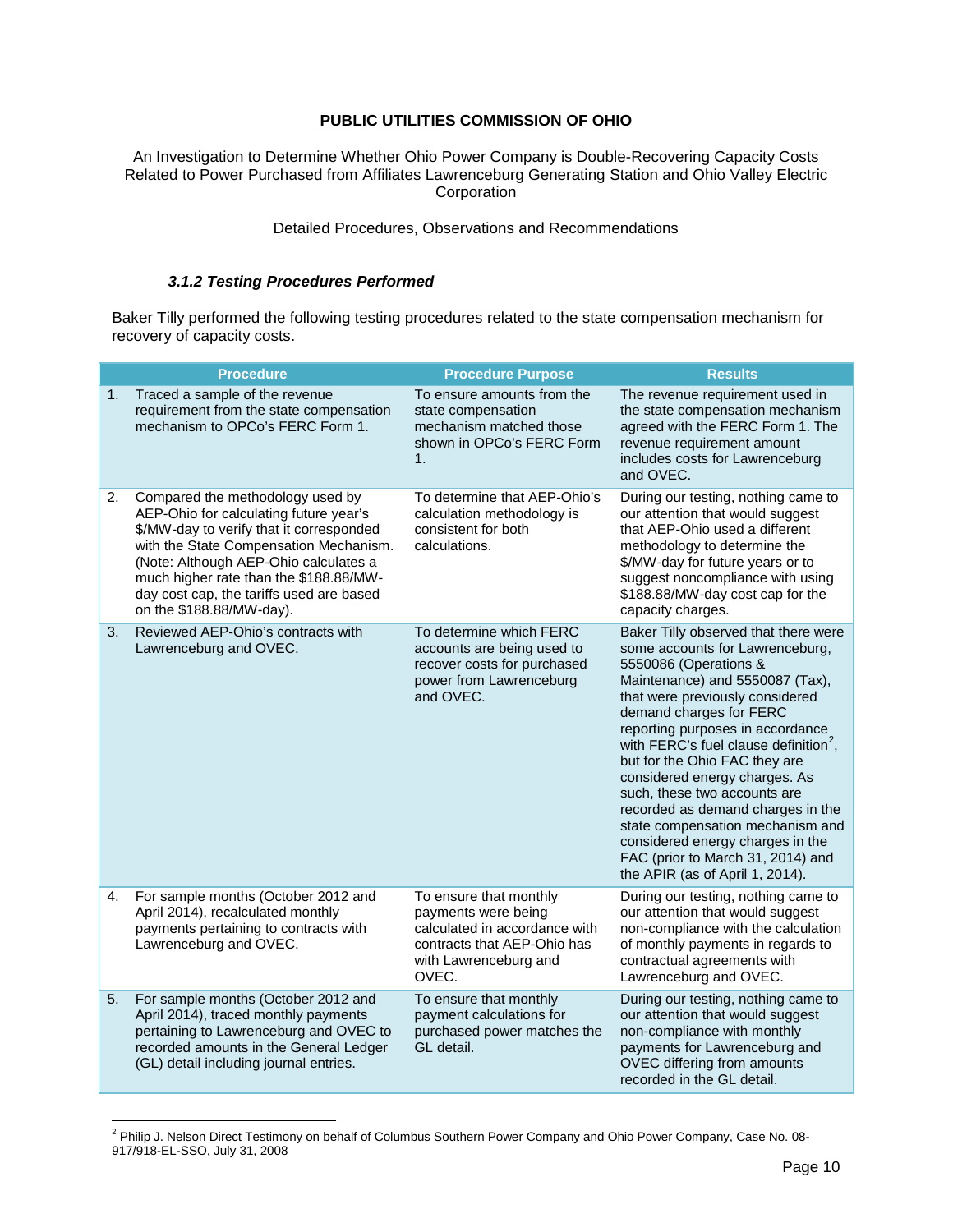An Investigation to Determine Whether Ohio Power Company is Double-Recovering Capacity Costs Related to Power Purchased from Affiliates Lawrenceburg Generating Station and Ohio Valley Electric **Corporation** 

#### Detailed Procedures, Observations and Recommendations

|    | <b>Procedure</b>                                                                                                                                                                                                                                                                                                                                                                                                                                           | <b>Procedure Purpose</b>                                                                                                                  | <b>Results</b>                                                                                                                                                                                                         |
|----|------------------------------------------------------------------------------------------------------------------------------------------------------------------------------------------------------------------------------------------------------------------------------------------------------------------------------------------------------------------------------------------------------------------------------------------------------------|-------------------------------------------------------------------------------------------------------------------------------------------|------------------------------------------------------------------------------------------------------------------------------------------------------------------------------------------------------------------------|
| 6. | For sample months (January 2013 and<br>May 2014), reviewed the calculation to<br>defer the difference in RPM price and the<br>\$188.88/MW-day capacity charge cost<br>cap to ensure mathematical accuracy.                                                                                                                                                                                                                                                 | To ensure that the amount<br>deferred is accurate.                                                                                        | During our testing, nothing came to<br>our attention that indicates any<br>issues with mathematical accuracy<br>when calculating the amount of<br>charges to be deferred.                                              |
| 7. | In testing the deferral amount, selected<br>sampled Competitive Retail Electric<br>Service (CRES) providers (BlueStar and<br>FirstEnergy Solutions Corp for January<br>2013 and Constellation NewEnergy, Inc.<br>and Strategic Aggregation Consultants,<br>LLC for May 2014), traced the peak load<br>contribution (PLC) to the transmission<br>operations worksheet and recalculated<br>the incurred capacity charges and the<br>billed capacity charges. | To determine proper<br>calculation of the deferral<br>amount based on incurred<br>and billed capacity charges.                            | For the sampled CRES providers,<br>Baker Tilly noted no instances<br>where the incorrect PLC was used<br>or any issues with recalculating the<br>difference in incurred and billed<br>capacity charges to be deferred. |
| 8. | Traced the PJM Interconnection (PJM)<br>W/N Peak, Scaling Factor, Forecast Pool<br>Requirement (FPR), and Final Zonal<br>Capacity Price used in the RPM pricing to<br>the PJM website.                                                                                                                                                                                                                                                                     | To ensure that CRES<br>providers were being billed<br>properly for capacity charges.                                                      | Baker Tilly noted no instances<br>where AEP-Ohio used different<br>factors than what was stated on the<br>PJM website.                                                                                                 |
| 9. | Reviewed the journal entries recording<br>the deferral for January 2013 and May<br>2014 ensuring they match the difference<br>in incurred capacity charges (using RPM)<br>and billed capacity charges (using<br>\$188.88 cost cap).                                                                                                                                                                                                                        | To ensure that the proper<br>deferral amount was recorded<br>to the general ledger.                                                       | During our testing, nothing came to<br>our attention to indicate non-<br>compliance with the recording of the<br>capacity charge deferral amount.                                                                      |
|    | 10. Confirmed that \$1/MWh of Retail Stability<br>Rider (RSR) revenues were applied to the<br>recovery of the deferred capacity charges<br>as required in Case No. 11-346-EL-SSO<br>(see section 3.3.1 Background for further<br>detail on this Case).                                                                                                                                                                                                     | To ensure that the deferred<br>capacity charges are adjusted<br>for \$1/MWh of RSR revenues<br>as required in Case No. 11-<br>346-EL-SSO. | During our testing, nothing came to<br>our attention to indicate non-<br>compliance with the recording of the<br>capacity charge deferral amount.                                                                      |
|    | 11. Recalculated a sample of the carrying<br>charges on the deferred capacity costs<br>and traced these charges to journal entry<br>detail.                                                                                                                                                                                                                                                                                                                | To ensure the amounts<br>recorded as carrying charges<br>were supported by<br>documentation and the<br>methodology was appropriate.       | Baker Tilly noted no issues with the<br>calculation or recording of the<br>carrying charges on the deferred<br>capacity charges.                                                                                       |

#### *3.1.3 Observations/Recommendations*

The State Compensation Mechanism uses AEP-Ohio's revenue requirement to determine the capacity charge. The revenue requirement includes Lawrenceburg and OVEC charges from Accounts 5550104, 5550105, 5550096, 5550086, and 5550087 as follows:

- > \$122,856,804 of OVEC and Lawrenceburg demand charges for June 2012 through May 2013 (uses 2011 actuals)
- > \$127,995,910 of OVEC and Lawrenceburg demand charges for June 2013 through May 2014 (uses 2012 actuals)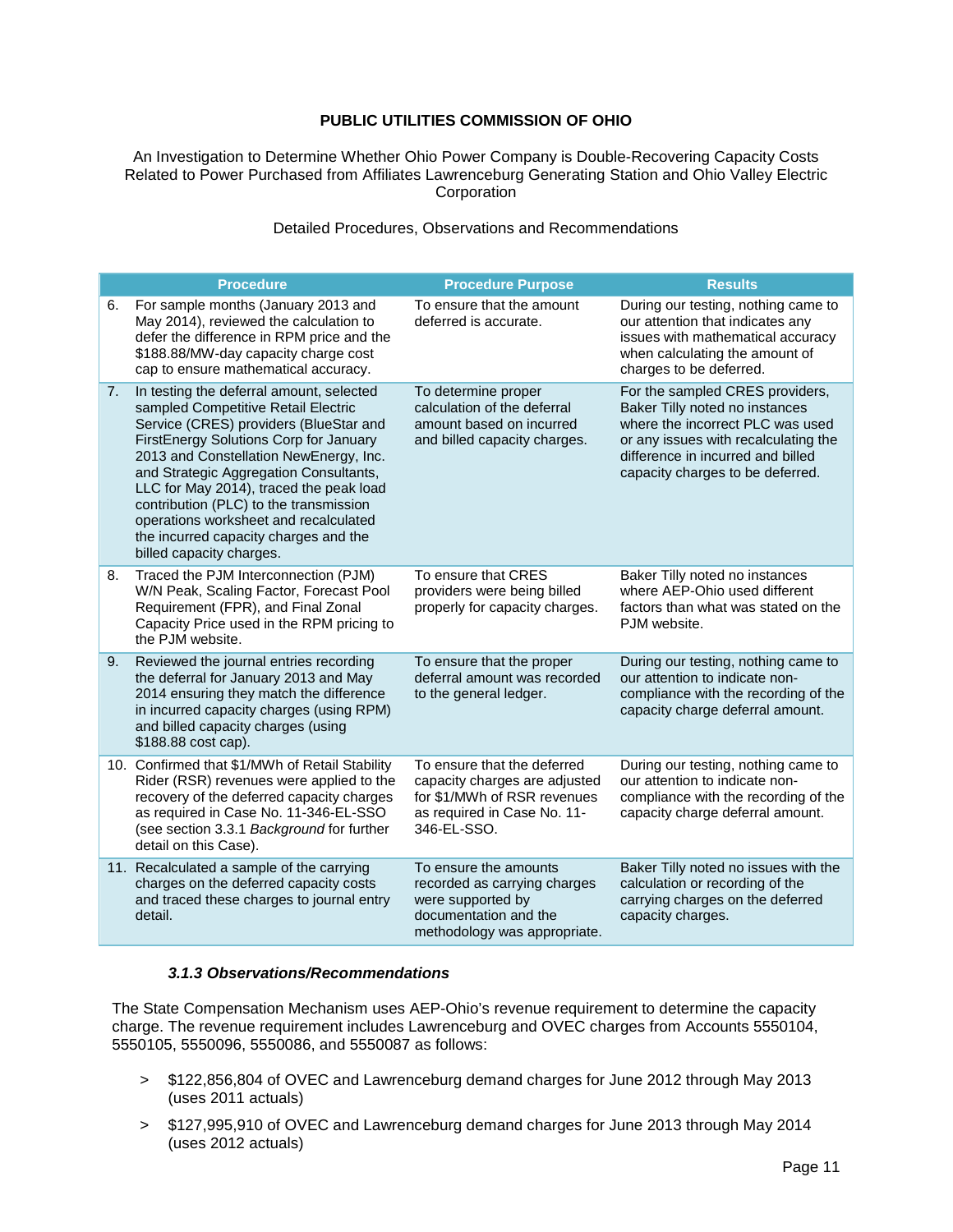An Investigation to Determine Whether Ohio Power Company is Double-Recovering Capacity Costs Related to Power Purchased from Affiliates Lawrenceburg Generating Station and Ohio Valley Electric **Corporation** 

Detailed Procedures, Observations and Recommendations

> \$140,311,280 of OVEC and Lawrenceburg demand charges for June 2014 through May 2015 (uses 2013 actuals)

Although AEP-Ohio did not provide the actual amount of OVEC and Lawrenceburg demand charges that were included in the revenue requirement used to calculate the \$188.88/MW-day cost cap, based on the trend in charges above, it can be estimated that it was at least in the range of \$120 million. AEP-Ohio is currently deferring the difference in incurred capacity charges (using \$188.88/MW-day) and billed capacity (using RPM); however it will begin collecting on these starting in June 2015. Further, a portion of the nonbypassable RSR [\$1/MWh] is currently being allocated towards recovery of the capacity deferrals; AEP-Ohio will begin collecting on these deferrals starting in June 2015 based on the full RSR rate for approximately three years. As outlined above in Testing Procedures #9-11, Baker Tilly has verified AEP-Ohio's calculation of the capacity deferrals for two sample months (January 2013 and May 2014) was done in accordance with the Commission's directives.

Pertaining to FERC accounts 5550086 (Operations & Maintenance) and 5550087 (Tax) based on our review, Baker Tilly observed that these accounts were previously considered demand charges for FERC reporting purposes in accordance with FERC's fuel clause definition. As such, these demand charges were included in the revenue requirement in calculating the FRR of the state compensation mechanism. Per response from AEP-Ohio during the data request process, these same costs are considered energy charges for the Ohio FAC and included as costs in the APIR as of April 1, 2014. Baker Tilly notes that costs pertaining to these accounts were not being double-collected through the APIR and FCR. However, given the differing treatment of these accounts for FERC reporting purposes and the Ohio FAC, Baker Tilly recommends changing the journal entry description to minimize any possible confusion regarding these accounts and to ensure that these costs can be allocated properly as energy costs and thus recovered through the APIR and not the FCR.

### *3.2 Area Reviewed – Fixed Capacity-related Costs Being Recovered through the Quarterly FAC Filings*

#### *3.2.1 Background*

Per the Commission's Opinion and Order in the CBP case, AEP-Ohio received approval to unbundle the FAC, which included creation of the FCR to recover non-energy costs related to purchased power agreements with Lawrenceburg and OVEC to fulfill AEP-Ohio's SSO obligations.

Baker Tilly examined two sample months from two quarterly periods: (1) October 2012 from Quarter 4, 2012 for the FAC and (2) April 2014 from Quarter 2, 2014 for the APIR/FCR to understand the basis of the purchased power costs. Total purchased power costs specifically for AEP-Ohio's SSO customers being charged from AEP Generation Resources were determined through a two-step allocation process:

- 1. net energy cost (NEC) factors used in the Electric Fuel Component (EFC) to reflect costs to the internal customer; and
- 2. retail allocation factors to account for the Wheeling Power Company load  $3$

Related to the task of reviewing the accounts pertaining to Lawrenceburg and OVEC, Baker Tilly reviewed the FERC accounts recovered through the FAC or the APIR and FCR. Using Exhibit F of AEP-

<span id="page-13-0"></span><sup>&</sup>lt;sup>3</sup> Ohio Power Company entered into a full requirements contract with Wheeling Power Company on November 2009. Ohio Power Co., Docket No. ER10-275-000 (Jan. 8, 2010) (delegated letter order).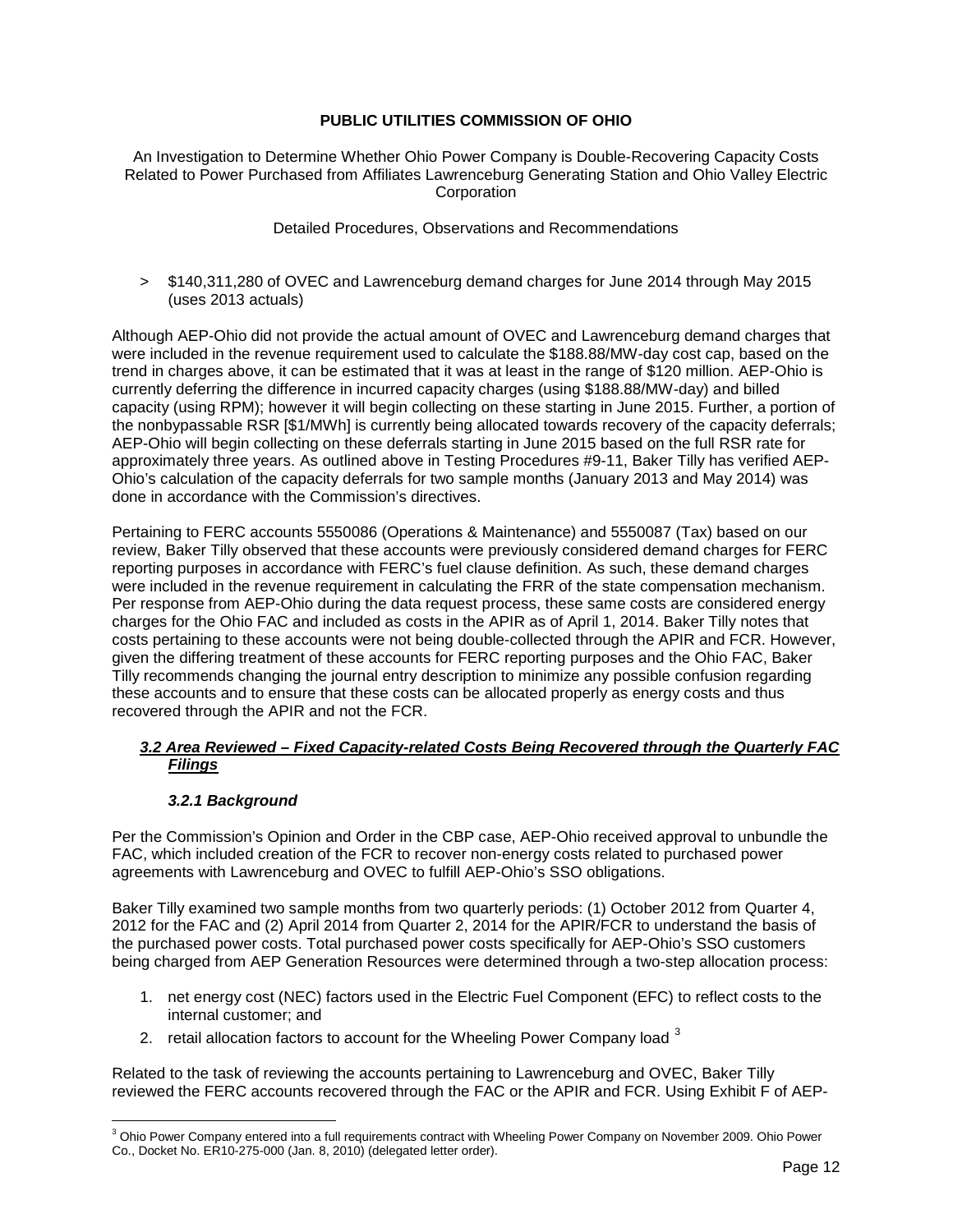An Investigation to Determine Whether Ohio Power Company is Double-Recovering Capacity Costs Related to Power Purchased from Affiliates Lawrenceburg Generating Station and Ohio Valley Electric **Corporation** 

Detailed Procedures, Observations and Recommendations

Ohio's Supplement to its original application in its CBP case, Baker Tilly examined all the allowable purchased power costs to determine which accounts were included in the FAC in both the pre-bifurcation and post-bifurcation periods. Paying special attention to accounts specific to Lawrenceburg and OVEC, Baker Tilly examined whether fixed and variable costs were being appropriately recovered through the APIR and FCR by tracing the account amounts to GL detail.

#### *3.2.2 Testing Procedures Performed*

Baker Tilly performed the following procedures related to fixed capacity-related costs being recovered through the FAC.

|    | <b>Procedure</b>                                                                                                                                                                                                                                     | <b>Procedure Purpose</b>                                                                                                                                                             | <b>Results</b>                                                                                                                                                                                                                                                                                                                                                                        |
|----|------------------------------------------------------------------------------------------------------------------------------------------------------------------------------------------------------------------------------------------------------|--------------------------------------------------------------------------------------------------------------------------------------------------------------------------------------|---------------------------------------------------------------------------------------------------------------------------------------------------------------------------------------------------------------------------------------------------------------------------------------------------------------------------------------------------------------------------------------|
| 1. | Review unbundling methodology of<br>FAC for current and past list of all<br>FERC accounts included in FAC per<br>Exhibit F, Supplement to Application<br>in the CBP case [Summary of<br>Accounts included in the FCR are<br>shown in Exhibit A].     | To ensure accounts were<br>properly being classified as<br>fixed or variable and to be<br>recovered through FCR or<br>APIR as appropriate.                                           | During our testing, nothing came to our<br>attention that would suggest non-<br>compliance with the unbundling<br>methodology for fixed and variable costs<br>to be recovered in the FAC.                                                                                                                                                                                             |
| 2. | For sample quarterly filings for the<br>FAC and APIR/FCR (Q4 2012 and<br>$Q2 2014$ <sup>4</sup> , tested support of fixed<br>capacity-related cost accounts for<br>Lawrenceburg and OVEC to GL<br>detail or original sources.                        | To determine whether fixed<br>capacity-related costs for<br>Lawrenceburg and OVEC<br>tied appropriately to GL<br>detail or original sources.                                         | During our testing, nothing came to our<br>attention that would suggest non-<br>compliance with fixed capacity-related<br>cost accounts not having an original<br>source.<br>Actual monthly fixed cost amounts for<br>Lawrenceburg and OVEC do not match<br>GL amounts due to the NEC factors and<br>retail allocation factors being assigned<br>specifically to AEP-Ohio's SSO load. |
| 3. | For sample months October 2012<br>and April 2014, traced values for<br>costs (actual or forecast) and other<br>inputs (NEC factors and retail<br>allocation factors) contained in<br>quarterly FAC filings to their<br>supporting monthly workbooks. | To ensure that total<br>purchased power costs were<br>properly allocated to AEP-<br>Ohio's retail SSO load.                                                                          | During our testing, nothing came to our<br>attention that would suggest non-<br>compliance with how costs and inputs<br>from the monthly workbooks for<br>purchased power were being<br>transferred to the quarterly FAC filing<br>workbooks.                                                                                                                                         |
| 4. | Tie workbooks supporting the<br>calculation of the APIR and FCR to<br>current tariffs for OPCo and CSP rate<br>zones published on AEP-Ohio's<br>website.                                                                                             | To confirm that workbooks<br>containing APIR and FCR for<br>each rate schedule were<br>consistent with tariffs for<br>OPCo and CSP rate zones<br>published on AEP-Ohio's<br>website. | During our testing, nothing came to our<br>attention that would suggest non-<br>compliance with how the APIR and FCR<br>were being applied to the tariffs being<br>charged to AEP-Ohio's SSO customers.                                                                                                                                                                               |
| 5. | Calculated the amount of<br>Lawrenceburg and OVEC fixed costs<br>previously recovered in the FAC from<br>August 8, 2012 through March 31,<br>2014 [Detailed methodology                                                                              | To determine the total<br>amounts over the time-frame<br>of the FAC that would have<br>been over-collected by AEP-<br>Ohio's non-shopping                                            | During our testing, it was determined<br>that AEP-Ohio's non-shopping<br>customers were recovering 100% of the<br>Lawrenceburg and OVEC fixed costs<br>through the FAC. As the costs from the<br>last FAC filing prior to the bifurcation                                                                                                                                             |

<span id="page-14-0"></span><sup>4</sup> These two quarterly periods reflect the pre-bifurcation of the FAC and post-bifurcation of the FAC, respectively.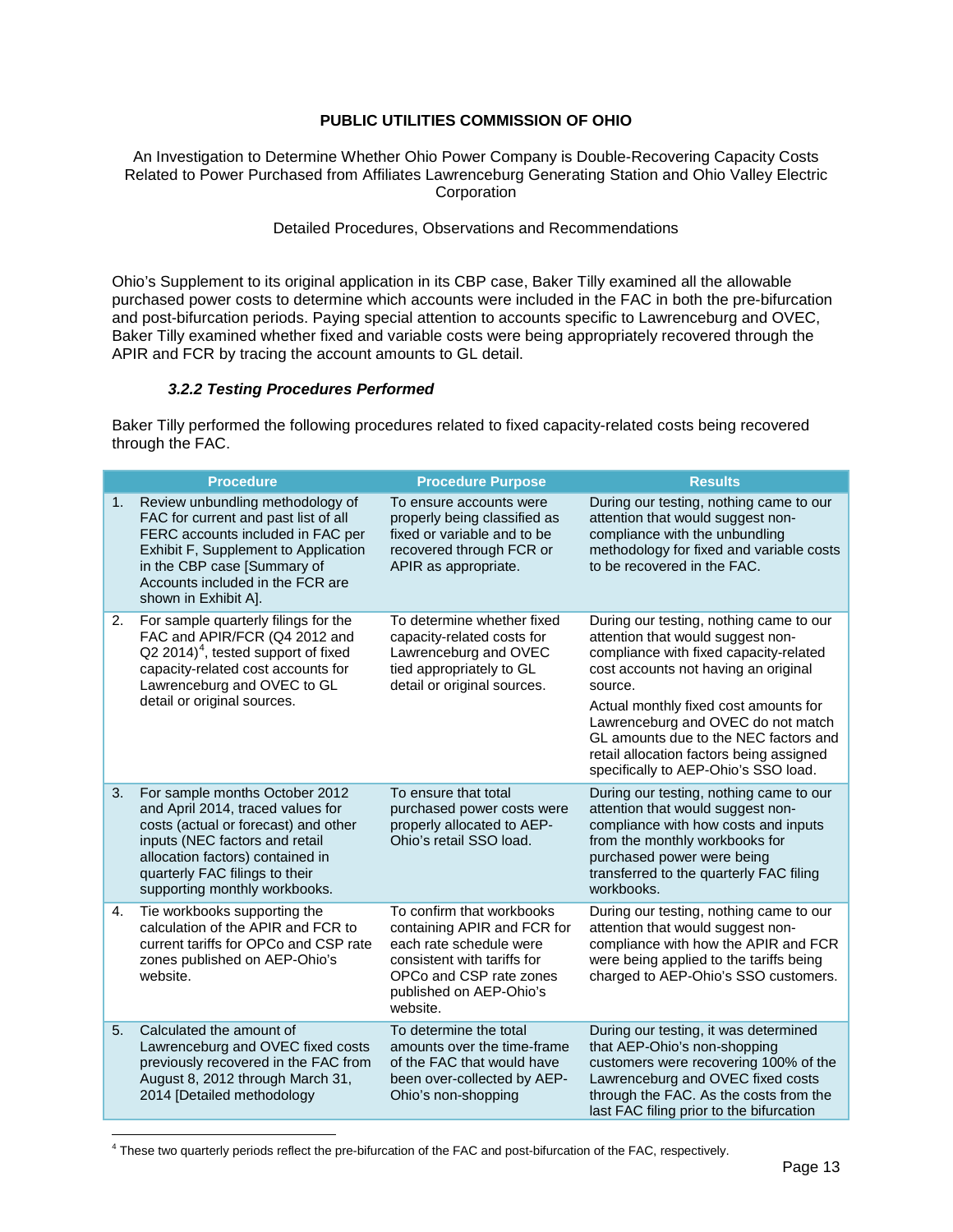An Investigation to Determine Whether Ohio Power Company is Double-Recovering Capacity Costs Related to Power Purchased from Affiliates Lawrenceburg Generating Station and Ohio Valley Electric **Corporation** 

### Detailed Procedures, Observations and Recommendations

|    | <b>Procedure</b>                                                                                                                                                                                                                                                                                                                          | <b>Procedure Purpose</b>                                                                                                                     | <b>Results</b>                                                                                                                                                                                                                                                                                                                                                                                                                                                                                                                                                                                                                   |
|----|-------------------------------------------------------------------------------------------------------------------------------------------------------------------------------------------------------------------------------------------------------------------------------------------------------------------------------------------|----------------------------------------------------------------------------------------------------------------------------------------------|----------------------------------------------------------------------------------------------------------------------------------------------------------------------------------------------------------------------------------------------------------------------------------------------------------------------------------------------------------------------------------------------------------------------------------------------------------------------------------------------------------------------------------------------------------------------------------------------------------------------------------|
|    | explained in Exhibit B].                                                                                                                                                                                                                                                                                                                  | customers.                                                                                                                                   | (Q1 2014) would have been reconciled<br>in the Q3 2014 APIR/FCR filing, Baker<br>Tilly recommends using the detailed<br>methodology explained in Exhibit B for<br>calculation of the over-collection of fixed<br>costs and refund to AEP-Ohio's non-<br>shopping customers in its next quarterly<br>APIR/FCR filing.                                                                                                                                                                                                                                                                                                             |
| 6. | Calculated the amount of<br>Lawrenceburg and OVEC fixed costs<br>previously recovered in the FCR from<br>April 1, 2014 through May 31, 2014;<br>forecasted the amount of<br>Lawrenceburg and OVEC fixed costs<br>to be recovered through the FCR in<br>months June $2014 - May 2015$<br>[Detailed methodology explained in<br>Exhibit B]. | To determine the total<br>amounts over the time-frame<br>of the FCR that would be<br>over-collected by AEP-Ohio's<br>non-shopping customers. | During our testing, it was determined<br>that AEP-Ohio's non-shopping<br>customers were recovering 100% of the<br>Lawrenceburg and OVEC fixed costs<br>through the FCR. Although the full<br>amount of over-collection of fixed costs<br>cannot be determined for the entire<br>time-frame of the FCR, Baker Tilly<br>recommends using the detailed<br>methodology explained in Exhibit B for<br>calculation of the over-collection of fixed<br>costs and refund to AEP-Ohio's non-<br>shopping customers once all actual<br>monthly values are known, which is<br>expected to be sometime shortly after<br>the end of May 2015. |

#### *3.2.3 Recommendations*

Based on the testing steps performed, Baker Tilly recommends creation of formal policies and procedures to develop the quarterly APIR and FCR filings and any future cost recovery riders.

As a result that 100 percent of fixed costs from Lawrenceburg and OVEC accounts 5550104, 5550105, and 5550096 are being recovered from AEP-Ohio's non-shopping customers, Baker Tilly recommends a refund of the over-collected charges to AEP-Ohio's non-shopping customers based on actual monthly fixed costs using the methodology as proposed in Exhibit B. All actual values (i.e., monthly fixed costs for Lawrenceburg and OVEC accounts from the general ledger (GL), retail allocation factors, and shopping percentages) are known for the Lawrenceburg and OVEC accounts recovered during the time-frame of the FAC (i.e., August 8, 2012 through March 31, 2014), since AEP-Ohio's 3rd Quarter 2014 FCR filing would have included reconciliation of actual amounts of the 1st Quarter 2014 FAC rates. Thus, Baker Tilly recommends a refund to the non-shopping customers in the next quarterly APIR/FCR filing. Further, Baker Tilly recommends a refund to non-shopping customers for the over-collection of fixed costs to be recovered during the time-frame of the FCR once all actual monthly values are known.

#### *3.3 Area Reviewed – AEP-Ohio's Electric Security Plan*

## *3.3.1 Background*

Per PUCO's approval of AEP-Ohio's modified ESP application in Case No. 11-346-EL-SSO, AEP-Ohio's base generation rates will be frozen through May, 31, 2015 with AEP-Ohio transitioning to a fully competitive market based structure by June 1, 2015. Per its modified ESP-II application, AEP-Ohio was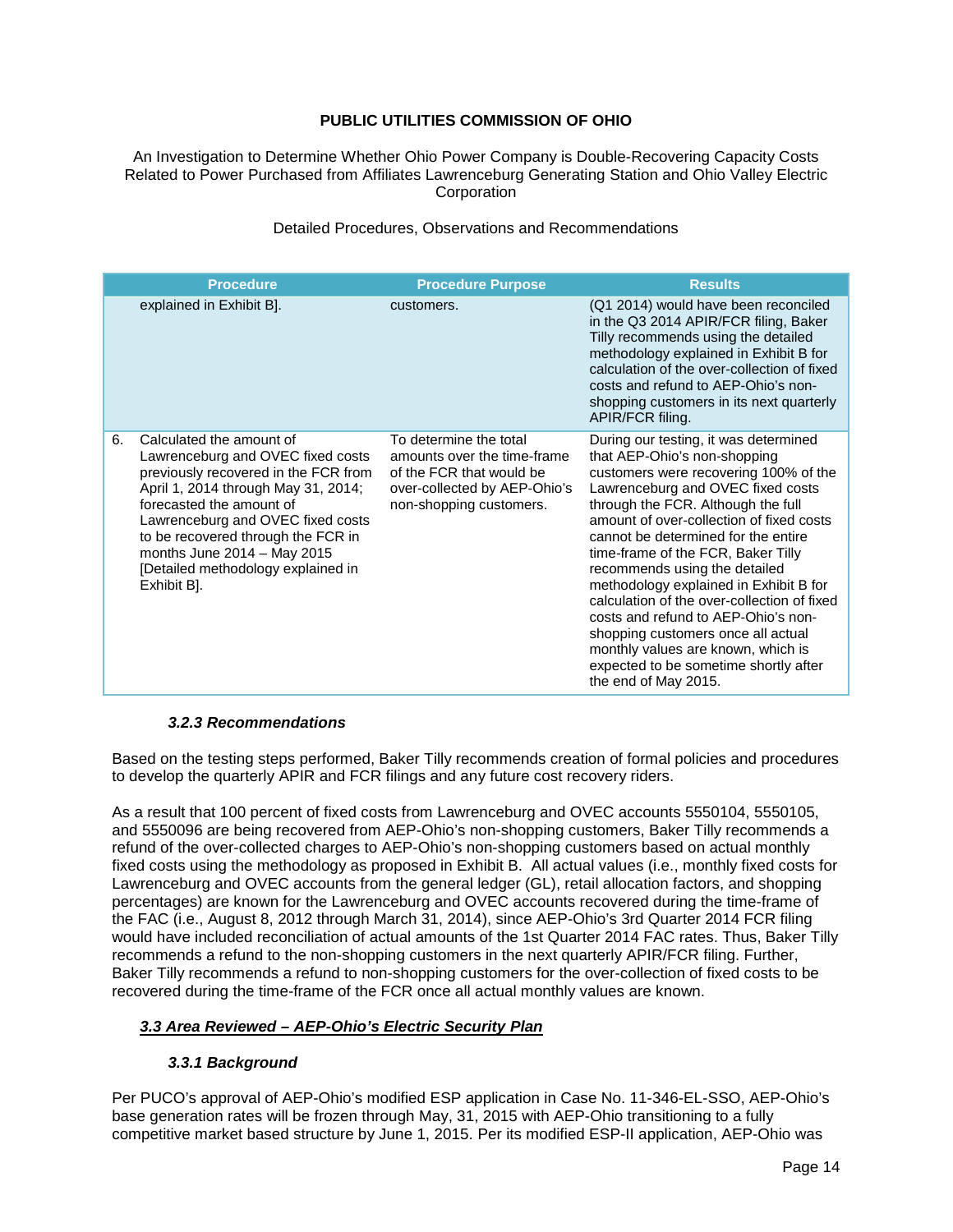#### An Investigation to Determine Whether Ohio Power Company is Double-Recovering Capacity Costs Related to Power Purchased from Affiliates Lawrenceburg Generating Station and Ohio Valley Electric **Corporation**

#### Detailed Procedures, Observations and Recommendations

set to auction 10 percent of its SSO load (energy only) beginning in 2013 through its APIR. Beginning in June 2014, 60 percent of AEP-Ohio's SSO load (energy only) is to be provided by competitive auctions, increasing to 100 percent in January 2015 (energy only). On June 1, 2015, AEP-Ohio's SSO load (energy and capacity) will be fully provided by competitive auctions. AEP-Ohio is a FRR entity and this schedule is accordance with the requirement that AEP-Ohio must remain a FRR entity until June 1, 2015. The original schedule in the CBP case has been revised slightly in Case No. 13-1530-EL-UNC: *In the Matter of the Commission's Review of Customer Rate Impacts from Ohio Power Company's Transition to Market Based Rates* in which AEP-Ohio will auction 10 percent of its SSO load (energy only) from the time-frame of April – October 2014, 60 percent of its SSO load (energy only) from November – December 2014, and 100 percent in January 2015 (energy only), with AEP-Ohio's SSO load to fully be provided by competitive auctions in June 2015 (energy and capacity). In accordance with the same phase-in schedule for its APIR as shown in the following figure, AEP-Ohio incorporates the state compensation mechanism price of \$188.88/MW-day into AEP-Ohio's retail rates through a Generation Capacity Rider.

|                                            | <b>Through</b><br>March 31,<br>2014 | April 1, 2014<br>through<br>October 31.<br>2014 | November 1.<br>2014 through<br>December 31,<br>2014                                                     | January 1,<br>2015 through<br>May 31, 2015                                 |
|--------------------------------------------|-------------------------------------|-------------------------------------------------|---------------------------------------------------------------------------------------------------------|----------------------------------------------------------------------------|
| <b>Base Generation</b><br><b>Rates</b>     | <b>Current Rates</b>                | 90% of Current Rates                            | 40% of Current Rates                                                                                    | 0% of Current Rates                                                        |
| <b>Generation</b><br><b>Capacity Rider</b> | Not Applicable                      | 10% of \$188.88/MW-day                          | 60% of \$188.88/MW-day                                                                                  | 100% of \$188.88/MW-day                                                    |
| <b>APIR</b>                                | Not Applicable $1$                  | 10% based on auction<br>variable FAC costs      | 60% based on auction<br>clearing price; 90% based on clearing price; 40% based on<br>variable FAC costs | 100% based on auction<br>clearing price; 0% based on<br>variable FAC costs |
| <b>FCR</b>                                 | Not Applicable <sup>1</sup>         | 100% of fixed FAC costs                         | 100% of fixed FAC costs                                                                                 | 100% of fixed FAC costs                                                    |

#### **Figure 1. Phase-in Timeline of APIR and Generation Capacity Riders**

Note:

1 – Prior to April 1, 2014, fixed and variable FAC costs were both recovered through the FAC mechanism.

#### *3.3.2 Testing Procedures Performed*

|    | <b>Procedure</b>                                                                                                                                                         | <b>Procedure Purpose</b>                                                                                                                                                                    | <b>Results</b>                                                                                                                                                                                                          |
|----|--------------------------------------------------------------------------------------------------------------------------------------------------------------------------|---------------------------------------------------------------------------------------------------------------------------------------------------------------------------------------------|-------------------------------------------------------------------------------------------------------------------------------------------------------------------------------------------------------------------------|
|    | Review the calculation of the<br>Generation Capacity Rider.                                                                                                              | To ensure proper inputs and<br>mathematical accuracy in calculation<br>of the Generation Capacity Rider for<br>each rate schedule and proper<br>adherence to phase-in schedule.             | During our testing, nothing came to<br>our attention that would suggest non-<br>compliance with how the Generation<br>Capacity Rider was being calculated<br>based on the \$188.88/MW-day rate.                         |
| 2. | Tie workbooks supporting the<br>calculation of the Generation<br>Capacity Rider to current tariffs<br>for OPCo and CSP rate zones<br>published on AEP-Ohio's<br>website. | To confirm that workbooks containing<br>Generation Capacity Rider for each<br>rate schedule were consistent with<br>tariffs for OPCo and CSP rate zones<br>published on AEP-Ohio's website. | During our testing, nothing came to<br>our attention that would suggest non-<br>compliance with how the Generation<br>Capacity Rider was being applied to<br>the tariffs being charged to AEP-<br>Ohio's SSO customers. |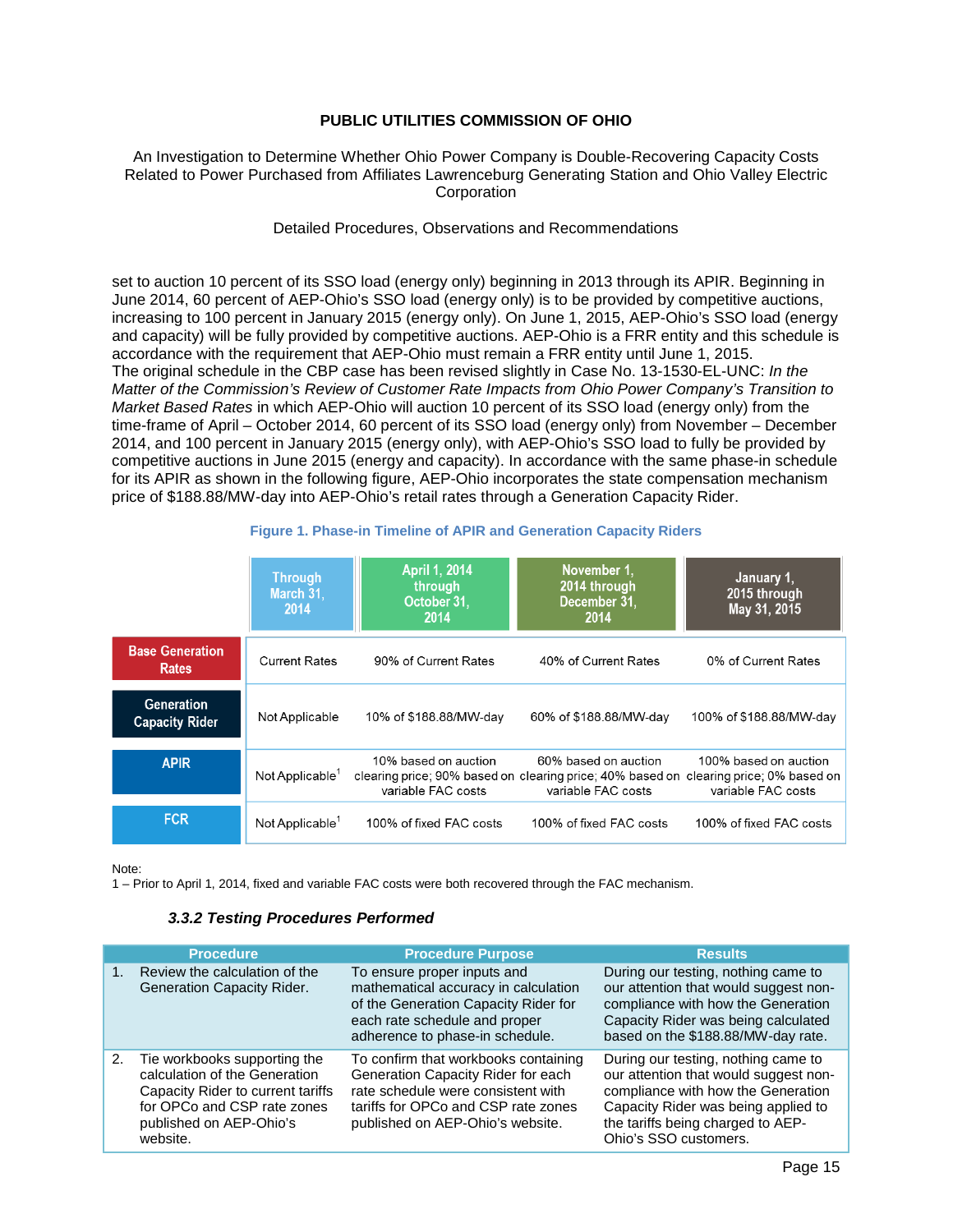An Investigation to Determine Whether Ohio Power Company is Double-Recovering Capacity Costs Related to Power Purchased from Affiliates Lawrenceburg Generating Station and Ohio Valley Electric **Corporation** 

Detailed Procedures, Observations and Recommendations

#### *3.3.3 Recommendations*

Baker Tilly has no recommendations pertaining to ESP-II and the calculation of the Generation Capacity Rider.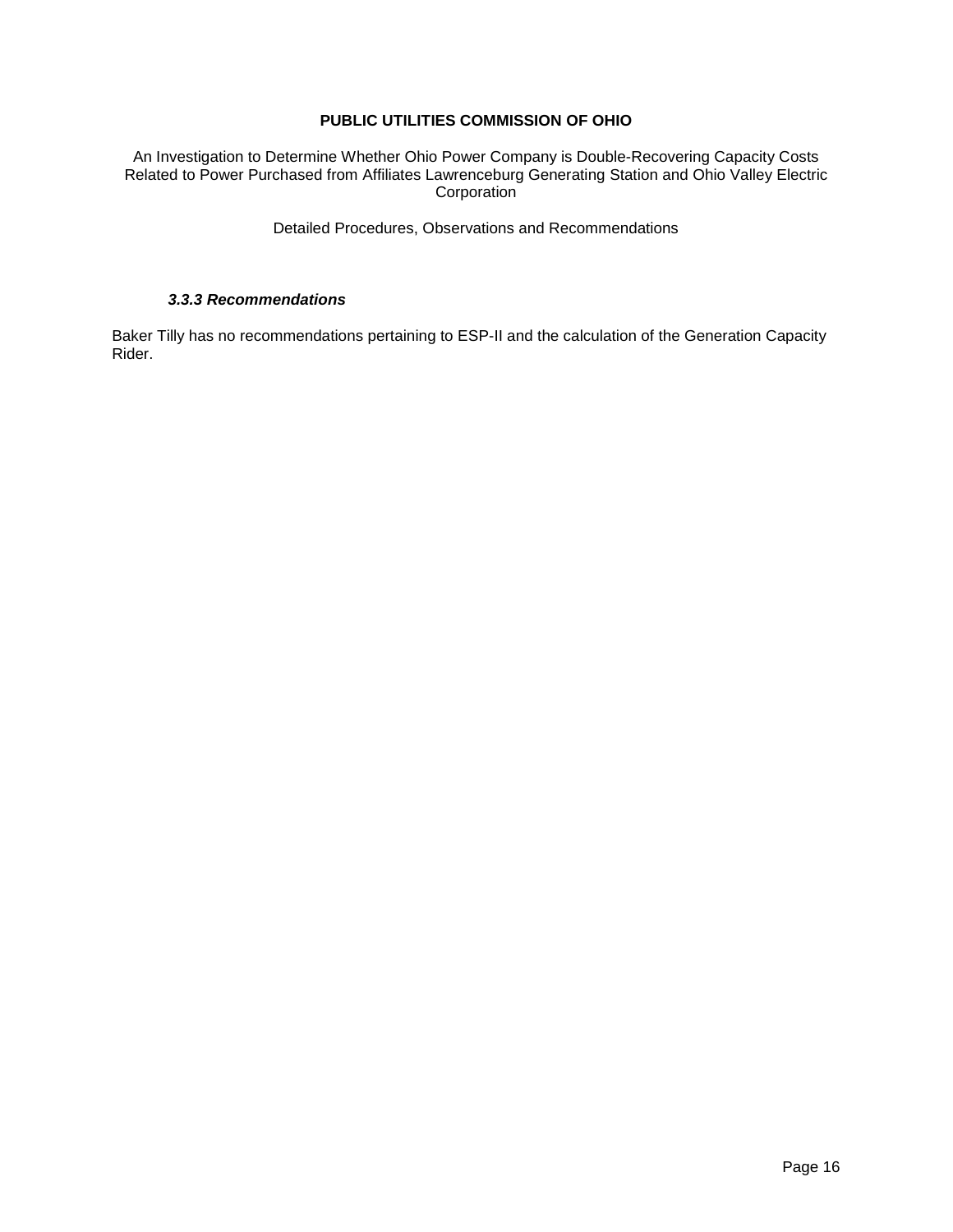An Investigation to Determine Whether Ohio Power Company is Double-Recovering Capacity Costs Related to Power Purchased from Affiliates Lawrenceburg Generating Station and Ohio Valley Electric **Corporation** 

Detailed Procedures, Observations and Recommendations

## **EXHIBIT A: REVIEW OF FAC UNBUNDLING**

The following table shows the list of all FERC accounts included in the FAC per Exhibit F, Supplement to Application in the CBP case with identification of the specific Lawrenceburg and OVEC accounts included in the State Compensation Mechanism and the FCR.

| <b>Line</b>     | <b>Account</b> | <b>Description</b>                          | Non-<br><b>Energy</b><br>(Fixed) | <b>Energy</b><br>(Variable) | <b>Included in</b><br><b>State</b><br><b>Compensation</b><br><b>Mechanism</b> | <b>Included</b><br>in FCR | <b>Note</b> |
|-----------------|----------------|---------------------------------------------|----------------------------------|-----------------------------|-------------------------------------------------------------------------------|---------------------------|-------------|
| 1               | 4118002        | Comp. Allow. Gains SO2                      |                                  | x                           |                                                                               |                           |             |
| $\overline{2}$  | 4118003        | Comp. Allow. Gains-Seas NOx                 |                                  | x                           |                                                                               |                           |             |
| 3               | 4118004        | Comp. Allow. Gains-Ann NOx                  |                                  | x                           |                                                                               |                           |             |
| 4               | 4119002        | <b>Loss Disposition of Allowances</b>       |                                  | x                           |                                                                               |                           |             |
| 4               | 4119003        | Loss Disposition of Allowances              |                                  | x                           |                                                                               |                           |             |
| 5               | 5010000        | Fuel (Ash Handling)                         |                                  | x                           |                                                                               |                           |             |
| 6               | 5010001        | <b>Fuel Consumed</b>                        |                                  | X                           |                                                                               |                           |             |
| 6               | 5010022        | <b>Fuel Consumed</b>                        |                                  | x                           |                                                                               |                           |             |
| 6               | 5010023        | <b>Fuel Consumed</b>                        |                                  | x                           |                                                                               |                           |             |
| 6               | 5010033        | <b>Fuel Consumed</b>                        |                                  | x                           |                                                                               |                           |             |
| 7               | 5010003        | Fuel - Procurement, Unloading &<br>Handling |                                  | x                           |                                                                               |                           |             |
| 8               | 5010009        | Fuel Consumed - No Load (CV4)               |                                  | x                           |                                                                               |                           |             |
| 9               | 5010011        | Fuel Handling - No Load (CV4)               |                                  | x                           |                                                                               |                           |             |
| 10              | 5010012        | Ash Sales Proceeds                          |                                  | x                           |                                                                               |                           |             |
| 11              | 5010013        | <b>Fuel Survey Activity</b>                 |                                  | x                           |                                                                               |                           |             |
| 12              | 5010019        | Fuel Oil Consumed                           |                                  | x                           |                                                                               |                           |             |
| $\overline{13}$ | 5010020        | <b>Natural Gas Consumed</b>                 |                                  | x                           |                                                                               |                           |             |
| 13              | 5010036        | Natural Gas Consumed                        |                                  | x                           |                                                                               |                           |             |
| 14              | 5010027        | Gypsum handling/disposal costs              |                                  | x                           |                                                                               |                           |             |
| 14              | 5010029        | Gypsum handling/disposal costs              |                                  | x                           |                                                                               |                           |             |
| 15              | 5010028        | <b>Gypsum Sales Proceeds</b>                |                                  | x                           |                                                                               |                           |             |
| 16              | 5010032        | Coal Procurement-Aff                        |                                  | x                           |                                                                               |                           |             |
| 17              | 5020001        | Lime Expense                                |                                  | x                           |                                                                               |                           |             |
| 18              | 5020002        | Urea Expense                                |                                  | x                           |                                                                               |                           |             |
| 19              | 5020003        | <b>Trona Expense</b>                        |                                  | X                           |                                                                               |                           |             |
| 20              | 5020004        | Limestone Expense                           |                                  | X                           |                                                                               |                           |             |
| 21              | 5020005        | Polymer expense                             |                                  | X                           |                                                                               |                           |             |
| 22              | 5020007        | Lime Hydrate Expense                        |                                  | x                           |                                                                               |                           |             |
| 23              | 5020008        | <b>Activated Carbon</b>                     |                                  | x                           |                                                                               |                           |             |
| 24              | 5020025        | <b>Steam Exp Environmental</b>              |                                  | x                           |                                                                               |                           |             |
| 25              | 5090000        | Allowance Consumption - SO2                 |                                  | x                           |                                                                               |                           |             |
| 25              | 5090002        | Allowance Consumption - SO2                 |                                  | X                           |                                                                               |                           |             |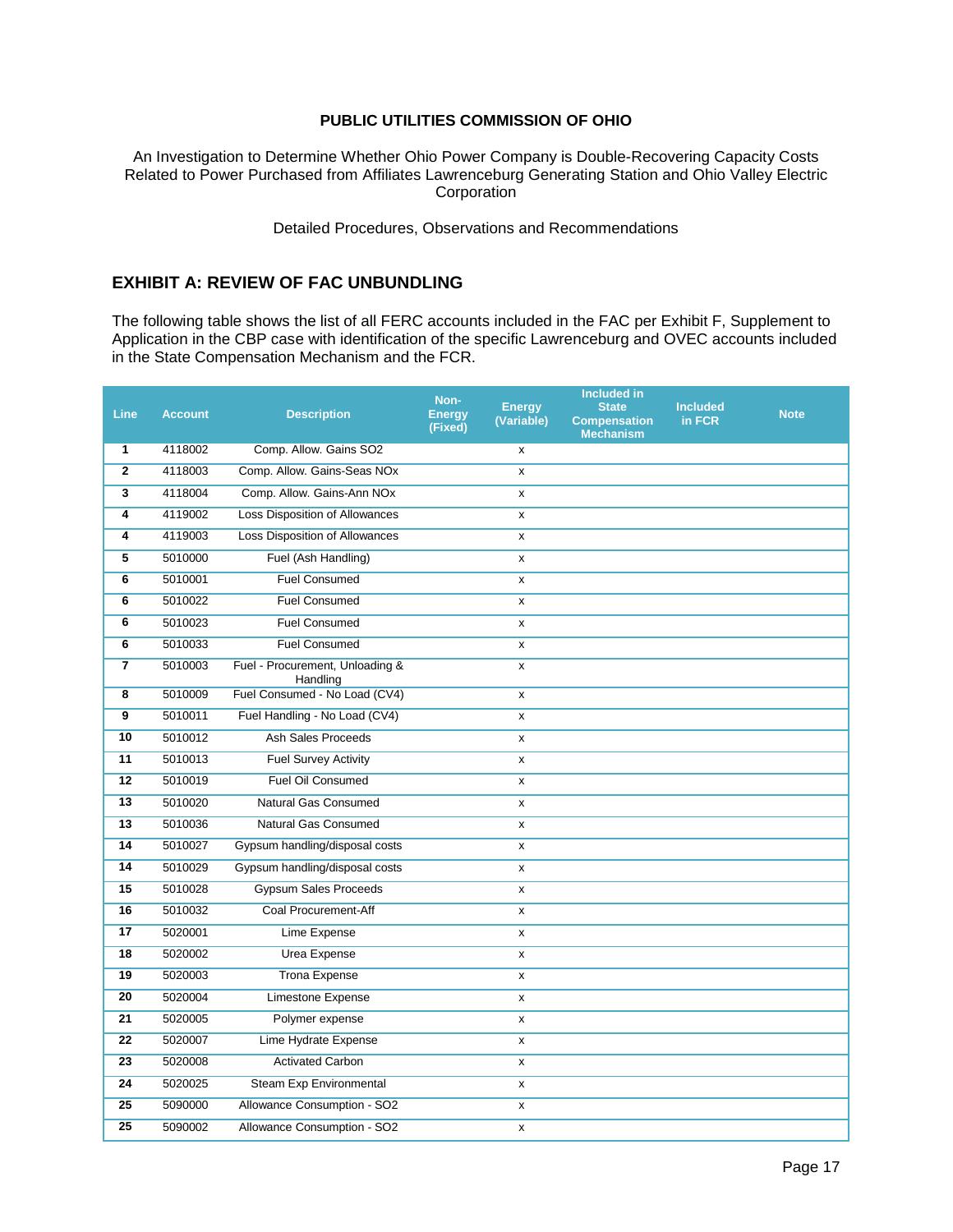An Investigation to Determine Whether Ohio Power Company is Double-Recovering Capacity Costs Related to Power Purchased from Affiliates Lawrenceburg Generating Station and Ohio Valley Electric Corporation

#### Detailed Procedures, Observations and Recommendations

| Line | <b>Account</b> | <b>Description</b>                                                                   | Non-<br><b>Energy</b><br>(Fixed) | <b>Energy</b><br>(Variable) | Included in<br><b>State</b><br><b>Compensation</b><br><b>Mechanism</b> | <b>Included</b><br>in FCR | <b>Note</b>                                                                                                                    |
|------|----------------|--------------------------------------------------------------------------------------|----------------------------------|-----------------------------|------------------------------------------------------------------------|---------------------------|--------------------------------------------------------------------------------------------------------------------------------|
| 26   | 5090001        | Allowance Consumption -<br>Seasonal NO <sub>x</sub>                                  |                                  | X                           |                                                                        |                           |                                                                                                                                |
| 27   | 5090003        | CO2 Allowance Consumption<br>(none in this a/c currently)                            |                                  | x                           |                                                                        |                           |                                                                                                                                |
| 28   | 5090005        | Allowance Expenses - Annual<br><b>NO<sub>x</sub></b>                                 |                                  | x                           |                                                                        |                           |                                                                                                                                |
| 29   | 5470001        | Fuel - Gas Turbine                                                                   |                                  | x                           |                                                                        |                           |                                                                                                                                |
| 29   | 5470003        | Fuel - Gas Turbine                                                                   |                                  | x                           |                                                                        |                           |                                                                                                                                |
| 30   | 5470004        | Fuel - Gas Turbine - Purchasing<br>/ Handling Costs - this is<br>cumulative 2011 YTD |                                  | x                           |                                                                        |                           |                                                                                                                                |
| 31   | 5550001        | Purch Pwr-NonTrading (Fuel for<br>OVEC, Trash, 3rd party Firm)                       |                                  | x                           |                                                                        |                           |                                                                                                                                |
| 32   | 5550003        | Purchased Power - Pool<br>Capacity/Cogeneration                                      |                                  | x                           |                                                                        |                           |                                                                                                                                |
| 33   | 5550004        | <b>Purchased Power - Pool</b><br>Capacity/Cogeneration                               | X                                |                             |                                                                        |                           |                                                                                                                                |
| 34   | 5550005        | Purchased Power - Affil.<br>Primary/Econ. Pool Energy<br>(Fuel)                      |                                  | X                           |                                                                        |                           |                                                                                                                                |
| 35   | 5550023        | <b>Purchase Power - Capacity</b>                                                     | X                                |                             |                                                                        |                           |                                                                                                                                |
| 36   | 5550031        | Purchased Pwr - Mone (Fuel)                                                          |                                  | x                           |                                                                        |                           |                                                                                                                                |
| 36   | 5550032        | Purchased Pwr - Mone (Fuel)                                                          |                                  | x                           |                                                                        |                           |                                                                                                                                |
| 37   | 5550032        | Purchased Pwr - Mone (Fuel)                                                          |                                  | x                           |                                                                        |                           |                                                                                                                                |
| 38   | 5550040        | PJM Inadvertent - LSE (only)                                                         |                                  | x                           |                                                                        |                           |                                                                                                                                |
| 39   | 5550046        | PP - Fuel Portion - Affil (PP from<br>West Pool)                                     |                                  | x                           |                                                                        |                           | <b>Account 5550046</b><br>pertains to<br>various<br>Lawrenceburg<br>charges                                                    |
| 40   | 5550046        | PP - Fuel Portion - Affil (PP from<br>AEG-Lawrenceburg)                              |                                  | X                           |                                                                        |                           | <b>Account 5550046</b><br>pertains to<br>various<br>Lawrenceburg<br>charges                                                    |
| 41   | 5550046        | Purchased Power-Non-Fuel<br>Portion - Affiliated (PP from West<br>Pool)              |                                  | x                           |                                                                        |                           | <b>Account 5550046</b><br>pertains to<br>various<br>Lawrenceburg<br>charges                                                    |
| 42   | 5550046        | PP - Fuel Portion - Affil (PP -<br>Lawrenceburg fuel handling)                       |                                  | X                           |                                                                        |                           | <b>Account 5550046</b><br>pertains to<br>various<br>Lawrenceburg<br>charges                                                    |
| 43   | 5550047        | Purchased Power - Wind/Solar                                                         |                                  | X                           |                                                                        |                           |                                                                                                                                |
| 44   | 5550080        | PJM Energy Purchases (Fuel)                                                          |                                  | x                           |                                                                        |                           |                                                                                                                                |
| 45   | 5550086        | PurchPwr-O&M portion-Affiliate<br>(Lawrenceburg)                                     |                                  | X                           | $\mathsf X$                                                            |                           | Per AEP-Ohio's<br>response in BT-<br><b>INT-3-007, this</b><br>account is<br>considered<br>demand for<br><b>FERC reporting</b> |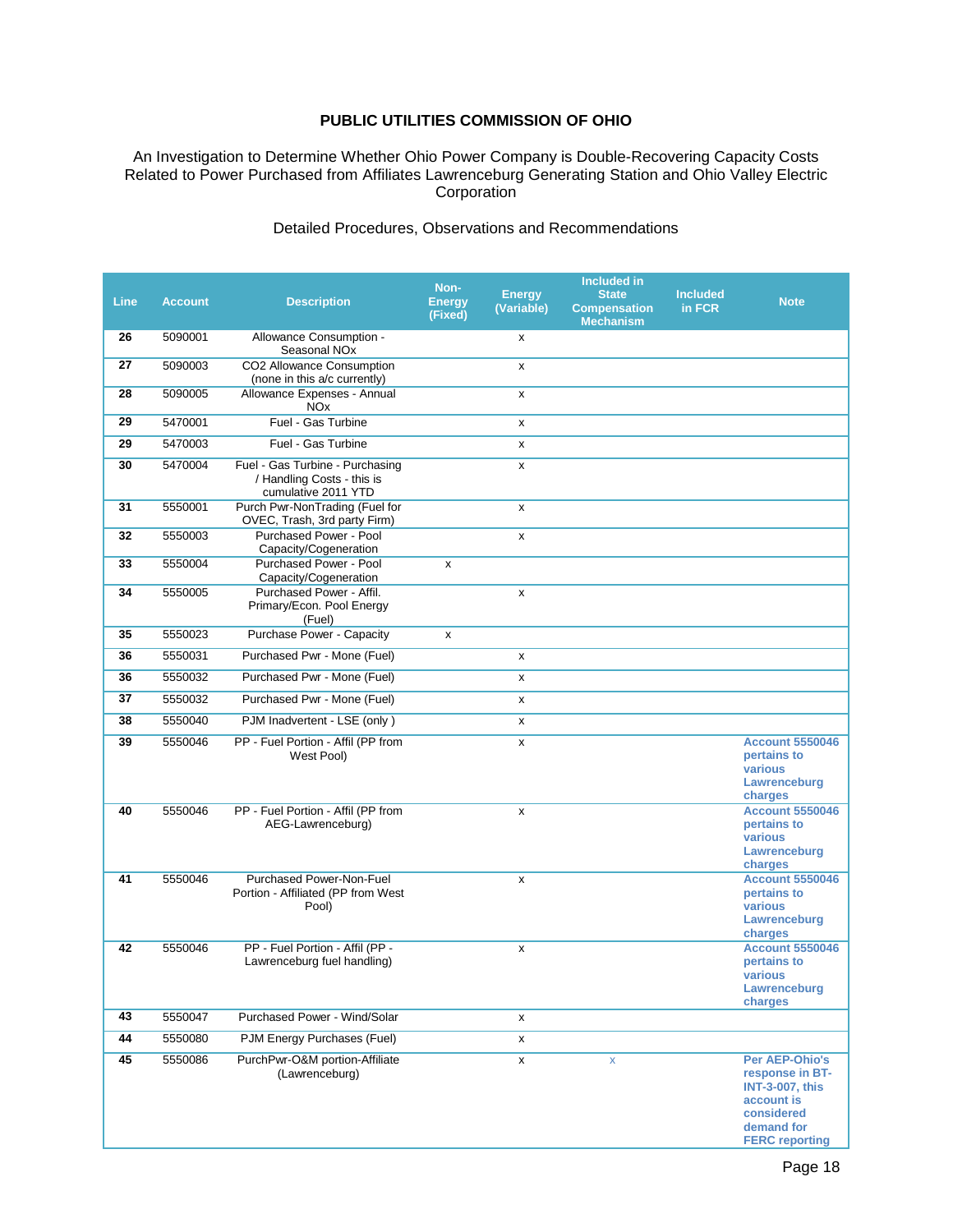An Investigation to Determine Whether Ohio Power Company is Double-Recovering Capacity Costs Related to Power Purchased from Affiliates Lawrenceburg Generating Station and Ohio Valley Electric Corporation

| Detailed Procedures, Observations and Recommendations |  |  |  |  |
|-------------------------------------------------------|--|--|--|--|
|-------------------------------------------------------|--|--|--|--|

| <b>Line</b> | <b>Account</b> | <b>Description</b>                                                   | Non-<br><b>Energy</b><br>(Fixed) | <b>Energy</b><br>(Variable) | <b>Included in</b><br><b>State</b><br><b>Compensation</b><br><b>Mechanism</b> | <b>Included</b><br>in FCR | <b>Note</b>                                                                                                                                                                                                      |
|-------------|----------------|----------------------------------------------------------------------|----------------------------------|-----------------------------|-------------------------------------------------------------------------------|---------------------------|------------------------------------------------------------------------------------------------------------------------------------------------------------------------------------------------------------------|
|             |                |                                                                      |                                  |                             |                                                                               |                           | purposes, but for<br>the Ohio FAC<br>they are<br>recorded as<br>energy charges                                                                                                                                   |
| 46          | 5550087        | PurchPwr-Tax portion-Affiliate<br>(Lawrenceburg)                     |                                  | X                           | X                                                                             |                           | Per AEP-Ohio's<br>response in BT-<br><b>INT-3-007, this</b><br>account is<br>considered<br>demand for<br><b>FERC</b> reporting<br>purposes, but for<br>the Ohio FAC<br>they are<br>recorded as<br>energy charges |
| 47          | 5550093        | Peak Hour Avail Charge - LSE                                         | x                                |                             |                                                                               |                           |                                                                                                                                                                                                                  |
| 48          | 5550094        | Purch Pwr-Trading-Nonassoc<br>(Fuel)                                 |                                  | X                           |                                                                               |                           |                                                                                                                                                                                                                  |
| 49          | 5550096        | PP - Non Trade - Non-Fuel<br>(OVEC, 3rd party)                       |                                  | $\mathsf{x}$                |                                                                               |                           |                                                                                                                                                                                                                  |
| 50          | 5550096        | PP - OVEC Demand-Actual only                                         | $\pmb{\times}$                   |                             | X                                                                             | $\pmb{\mathsf{X}}$        |                                                                                                                                                                                                                  |
| 51          | 5550101        | PP Pool Non Fuel -Aff<br>(primary/econ. purchases from<br>East Pool) |                                  | $\mathsf{x}$                |                                                                               |                           |                                                                                                                                                                                                                  |
| 52          | 5550104        | Defd Depr & Capacity portion-<br>Affili (Lawrenceburg)               | X                                |                             | $\mathsf{x}$                                                                  | $\pmb{\mathsf{X}}$        |                                                                                                                                                                                                                  |
| 53          | 5550105        | Depr & Capacity portion-Affili<br>(Lawrenceburg)                     | x                                |                             | X                                                                             | $\mathsf{x}$              |                                                                                                                                                                                                                  |
| 54          | 5550109        | <b>Purchased Power - Solar</b>                                       |                                  | $\mathsf{x}$                |                                                                               |                           |                                                                                                                                                                                                                  |
|             |                | <b>TOTAL NUMBER OF UNIQUE ACCOUNTS</b>                               |                                  |                             |                                                                               |                           |                                                                                                                                                                                                                  |
|             | 63             |                                                                      | 6                                | 57                          | 5                                                                             | 3                         |                                                                                                                                                                                                                  |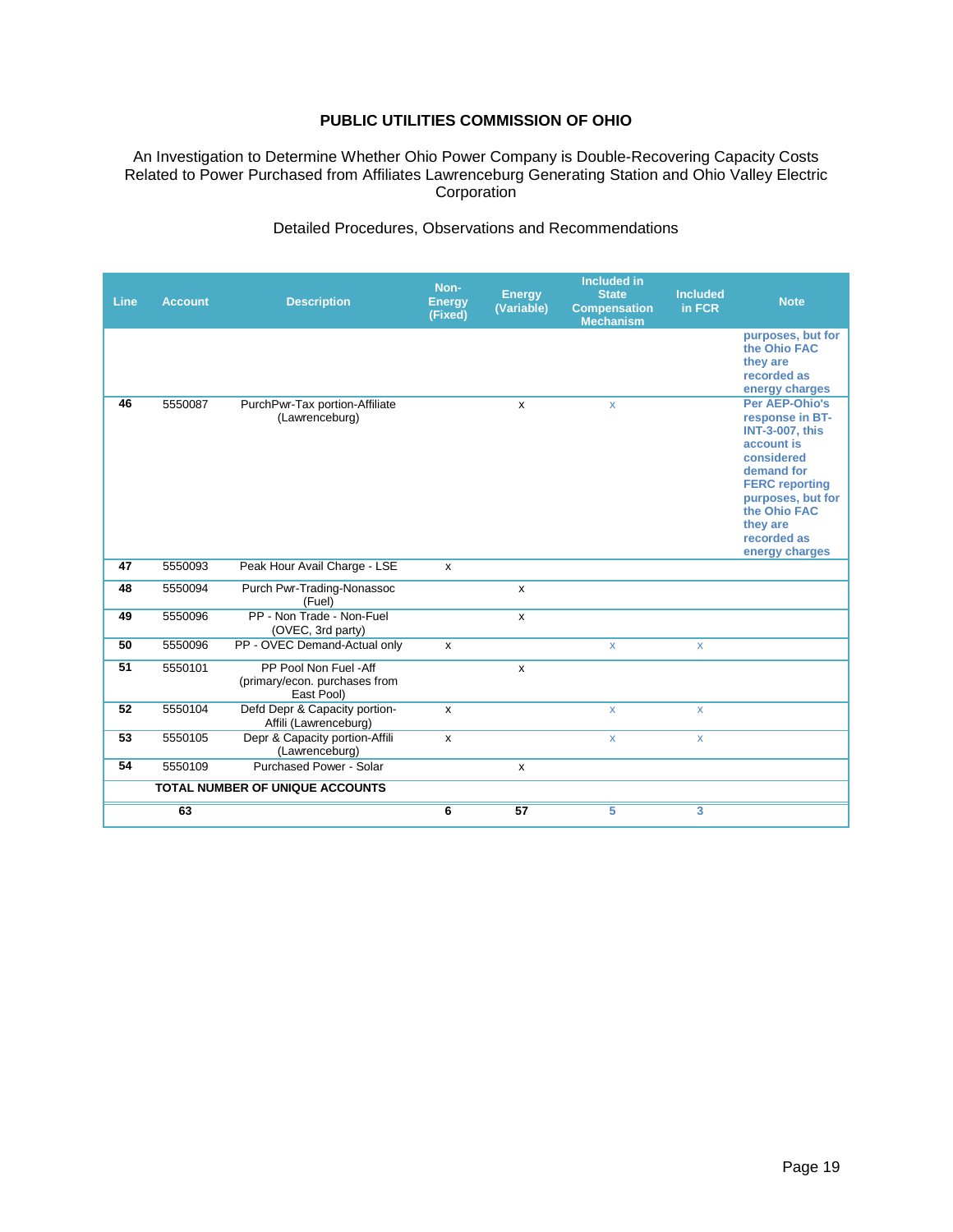An Investigation to Determine Whether Ohio Power Company is Double-Recovering Capacity Costs Related to Power Purchased from Affiliates Lawrenceburg Generating Station and Ohio Valley Electric **Corporation** 

Detailed Procedures, Observations and Recommendations

## **EXHIBIT B: FIXED COSTS OVER-COLLECTION**

To elaborate on Procedure #5 under Section 3.2.2, Baker Tilly calculated the over-collection of monthly fixed costs from Accounts 5550104 (Lawrenceburg – Deferred Depreciation and Capacity Portion), 5550105 (Lawrenceburg – Depreciation and Capacity Portion), and 5550096 (Purchase Power – OVEC Demand only) over the time-frame of the FAC through the following steps:

- 1. Determined the monthly amounts for each of the 3 Lawrenceburg and OVEC fixed cost accounts as recorded in the GL.
- 2. Applied the NEC factors<sup>[5](#page-21-3)</sup> and Retail Allocation Factors contained in the monthly workbooks used in developing the quarterly FAC and FCR/APIR filings to each of the Lawrenceburg and OVEC fixed cost accounts and summed up these amounts for each month.<sup>[6](#page-21-2)</sup>
- 3. Calculated AEP-Ohio's shopping customer percentage by month based on the monthly customer meter data reports which shows total metered kWh from AEP-Ohio customers and total kWh from AEP-Ohio Open Access Distribution (OAD) Tariff shopping customers.<sup>[7](#page-21-0)</sup>
- 4. Calculated AEP-Ohio's non-shopping customer percentage by month by subtracting shopping percentage from 100%.
- 5. Multiplied monthly fixed costs (after retail allocation) by the corresponding non-shopping percentage for that month.
- 6. Calculated the total monthly fixed costs over-collection by subtracting the total monthly fixed costs (after retail allocation) [determined in Step 2] from the total monthly fixed costs (after retail allocation) multiplied by the non-shopping percentage [determined in Step 5].

An illustration of this process is shown in [Figure 2.](#page-22-0) $^8$  $^8$ 

<sup>&</sup>lt;sup>5</sup> The NEC factors were 100% for all 3 of these fixed cost accounts in the monthly FAC and FCR/APIR workbooks

<span id="page-21-3"></span><span id="page-21-2"></span><sup>&</sup>lt;sup>6</sup> Due to the implementation of the FAC effective August 8, 2012, Lawrenceburg and OVEC fixed costs from August 2012 were evenly distributed for the number of days in the month (31) and only 24 days of fixed costs in August 2012 were applied for calculating Step 2.

<span id="page-21-0"></span> $^7$  For March 31, 2013, additional information was taken from the 3rd Quarter 2013 FAC filing, which contains the actual non-<br>shopping sales for the months January – March 2013 to determine the shopping customer percenta

<span id="page-21-1"></span> $8$  Values reflected in Figure 2 do not reflect actual monthly fixed costs from Lawrenceburg and OVEC or shopping percentages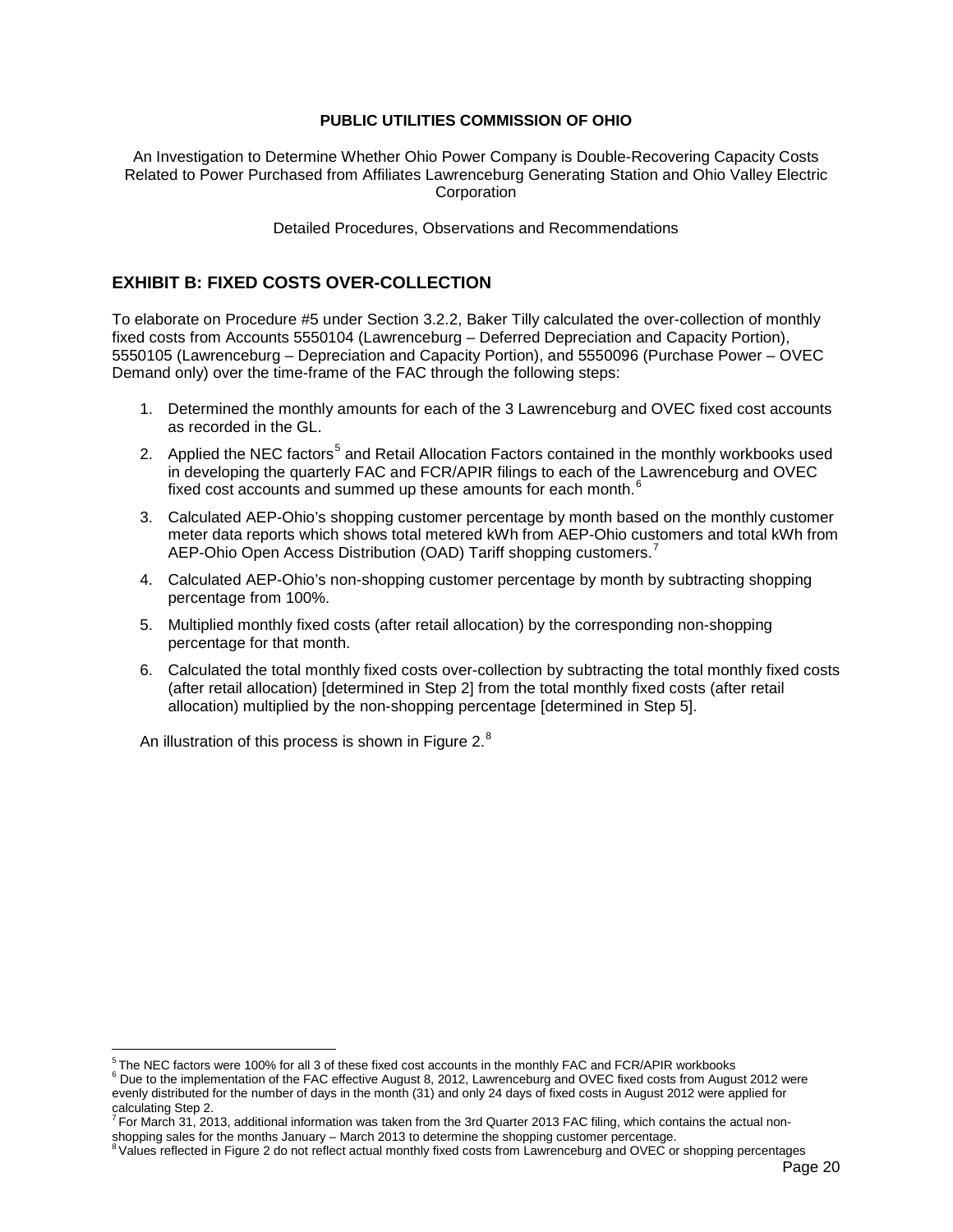An Investigation to Determine Whether Ohio Power Company is Double-Recovering Capacity Costs Related to Power Purchased from Affiliates Lawrenceburg Generating Station and Ohio Valley Electric Corporation

Detailed Procedures, Observations and Recommendations

#### **Figure 2. Fixed Costs recovered in FAC – illustrative only – actual amounts are not shown**

|                                         | Account |          |          |          |                 |                 |          |                 |          |          |          |                 |                 |          |          |                         |
|-----------------------------------------|---------|----------|----------|----------|-----------------|-----------------|----------|-----------------|----------|----------|----------|-----------------|-----------------|----------|----------|-------------------------|
| <b>Generating Plant</b>                 | Number  | Aug-2012 | Sep-2012 | Oct-2012 | <b>Nov-2012</b> | <b>Dec-2012</b> | Jan-2013 | <b>Feb-2013</b> | Mar-2013 | Apr-2013 | Mav-2013 | <b>Jun-2013</b> | <b>Jul-2013</b> | Aug-2013 | Sep-2013 |                         |
|                                         |         |          |          |          |                 |                 |          |                 |          |          |          |                 |                 |          |          |                         |
| Lawrenceburg                            | 5550104 | \$100    | \$100    | \$100    | \$100           | \$100           | \$100    | \$100           | \$100    | \$100    | \$100    | \$100           | \$100           | \$100    | \$100    | (a)                     |
| Lawrenceburg                            | 5550105 | \$300    | \$300    | \$300    | \$300           | \$300           | \$300    | \$300           | \$300    | \$300    | \$300    | \$300           | \$300           | \$300    | \$300    | (b)                     |
| <b>OVEC</b>                             | 5550096 | \$600    | \$600    | \$600    | \$600           | \$600           | \$600    | \$600           | \$600    | \$600    | \$600    | \$600           | \$600           | \$600    | \$600    | (d)                     |
| <b>Total Monthly Fixed Costs (After</b> |         |          |          |          |                 |                 |          |                 |          |          |          |                 |                 |          |          |                         |
| <b>Retail Allocation)</b>               |         | \$1.000  | \$1,000  | \$1,000  | \$1,000         | \$1,000         | \$1,000  | \$1,000         | \$1,000  | \$1,000  | \$1,000  | \$1,000         | \$1,000         | \$1,000  | \$1,000  | $(e) = (a) + (b) + (d)$ |
| Shopping Percentage                     |         | 42%      | 43%      | 44%      | 45%             | 46%             | 47%      | 48%             | 49%      | 50%      | 51%      | 52%             | 53%             | 54%      | 55%      | (f)                     |
| Non-Shopping Percentage (SSO load)      |         | 58%      | 57%      | 56%      | 55%             | 54%             | 53%      | 52%             | 51%      | 50%      | 49%      | 48%             | 47%             | 46%      | 45%      | $(g) = 1 - (f)$         |
| <b>Total Monthly Fixed Costs x Non-</b> |         |          |          |          |                 |                 |          |                 |          |          |          |                 |                 |          |          |                         |
| <b>Shopping Percentage</b>              |         | \$580    | \$570    | \$560    | \$550           | \$540           | \$530    | \$520           | \$510    | \$500    | \$490    | \$480           | \$470           | \$460    | \$450    | $(h) = (g) \times (e)$  |
| <b>Total Monthly Fixed Costs Over-</b>  |         |          |          |          |                 |                 |          |                 |          |          |          |                 |                 |          |          |                         |
| collection                              |         | \$420    | \$430    | \$440    | \$450           | \$460           | \$470    | \$480           | \$490    | \$500    | \$510    | \$520           | \$530           | \$540    | \$550    | $(i) = (e) - (h)$       |

<span id="page-22-0"></span>

|                                                                       | Account       |          |          |          |                 |          |          |                         |                 |
|-----------------------------------------------------------------------|---------------|----------|----------|----------|-----------------|----------|----------|-------------------------|-----------------|
| <b>Generating Plant</b>                                               | <b>Number</b> | Oct-2013 | Nov-2013 | Dec-2013 | <b>Jan-2014</b> | Feb-2014 | Mar-2014 | Total                   |                 |
|                                                                       |               |          |          |          |                 |          |          |                         |                 |
| Lawrenceburg                                                          | 5550104       | \$100    | \$100    | \$100    | \$100           | \$100    | \$100    | \$2,000                 | (a)             |
| Lawrenceburg<br>5550105                                               |               | \$300    | \$300    | \$300    | \$300           | \$300    | \$300    | \$6,000                 | (b)             |
| <b>OVEC</b>                                                           | 5550096       | \$600    | \$600    | \$600    | \$600           | \$600    | \$600    | \$12,000                | (d)             |
| <b>Total Monthly Fixed Costs (After</b><br><b>Retail Allocation)</b>  | \$1,000       | \$1,000  | \$1,000  | \$1,000  | \$1,000         | \$1,000  | \$20,000 | $(e) = (a) + (b) + (d)$ |                 |
| Shopping Percentage                                                   |               | 56%      | 57%      | 58%      | 59%             | 60%      | 61%      |                         | (f)             |
| Non-Shopping Percentage (SSO load)                                    |               | 44%      | 43%      | 42%      | 41%             | 40%      | 39%      |                         | $(q) = 1 - (f)$ |
| <b>Total Monthly Fixed Costs x Non-</b><br><b>Shopping Percentage</b> | \$440         | \$430    | \$420    | \$410    | \$400           | \$390    | \$9,700  | $(h) = (g) \times (e)$  |                 |
| <b>Total Monthly Fixed Costs Over-</b><br>collection                  | \$560         | \$570    | \$580    | \$590    | \$600           | \$610    | \$10,300 | $(i) = (e) - (h)$       |                 |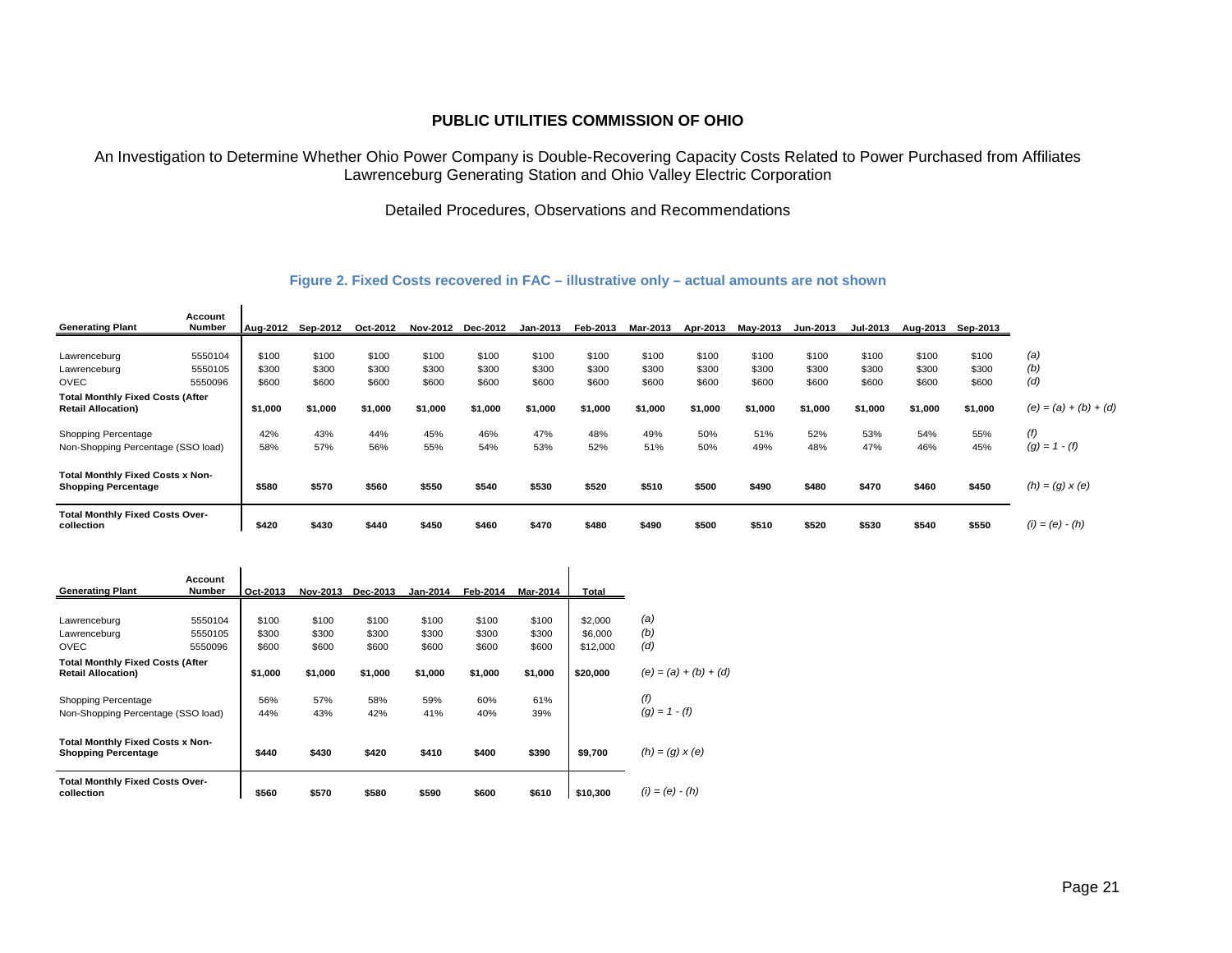An Investigation to Determine Whether Ohio Power Company is Double-Recovering Capacity Costs Related to Power Purchased from Affiliates Lawrenceburg Generating Station and Ohio Valley Electric **Corporation** 

#### Detailed Procedures, Observations and Recommendations

To elaborate on Procedure #6 under Section 3.2.2, Baker Tilly calculated the over-collection of monthly fixed costs from Accounts 5550104 (Lawrenceburg – Deferred Depreciation and Capacity Portion), 5550105 (Lawrenceburg – Depreciation and Capacity Portion), and 5550096 (Purchase Power – OVEC Demand only) for the FCR based on actual data provided in the months of April 2014 and May 2014. The methodology for over-collection of fixed costs involves forecasts of Lawrenceburg and OVEC monthly fixed costs, retail allocation factors, and shopping percentage during the time-frame of June 2014 – May 2015 using historical values as bases for the forecasts.

#### For months April – May 2014 (Actual):

- 1. Determined the monthly amounts for each of the 3 Lawrenceburg and OVEC fixed cost accounts as recorded in the GL.
- 2. Applied the NEC factors and Retail Allocation Factors contained in the monthly workbooks used in developing the 2<sup>nd</sup> Quarter 2014 FCR/APIR filing to each of the Lawrenceburg and OVEC fixed cost accounts and summed up these amounts for each month.
- 3. Calculated AEP-Ohio's shopping customer percentage by month based on the monthly customer meter data reports which shows total metered kWh from AEP-Ohio customers and total kWh from AEP-Ohio Open Access Distribution (OAD) Tariff shopping customers.
- 4. Calculated AEP-Ohio's non-shopping customer percentage by month by subtracting shopping percentage from 100%.
- 5. Multiplied monthly fixed costs (after retail allocation) by the non-shopping percentage.

#### For months June 2014 – May 2015 (Forecasted):

#### **Lawrenceburg and OVEC fixed costs:**

- 6. For months July September 2014, obtained the total fixed FAC costs from the 3 $^{\text{rd}}$  Quarter 2014 FCR filing and evenly allocated across each of the 3 months.
- 7. For the Lawrenceburg fixed cost accounts in months October 2014 December 2014, obtained the monthly payments for depreciation and capacity (Account 5550105) and deferred depreciation and capacity (Account 5550104) pre-determined in 2013 in accordance with the PSA.
- 8. For the Lawrenceburg fixed costs in months January 2015 May 2015, carried out the 2014 monthly payments.
- 9. For OVEC fixed costs in Account 5550096, averaged each actual monthly demand fixed costs that occurred in January 2014 – May 2014 to forecast the monthly capacity payments for months October 2014 through June 2015.

#### **Retail Allocation Factors:**

10. Based on the downward trend of the actual retail allocation factors from January 2012 from May 2014, performed a linear extrapolation of retail allocation factors from June 2014 through May 2015.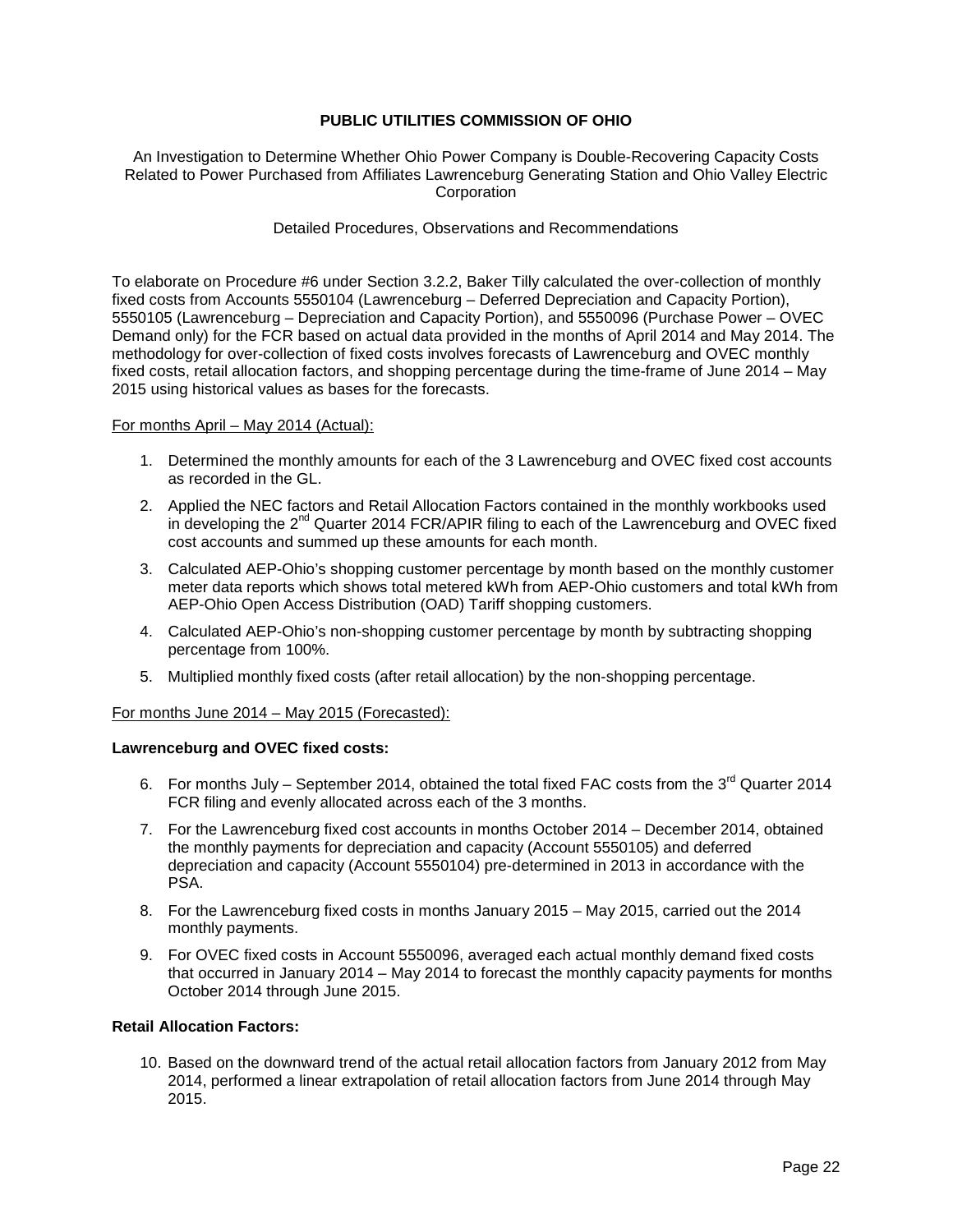An Investigation to Determine Whether Ohio Power Company is Double-Recovering Capacity Costs Related to Power Purchased from Affiliates Lawrenceburg Generating Station and Ohio Valley Electric **Corporation** 

Detailed Procedures, Observations and Recommendations

#### **Shopping Percentage:**

- 11. Based on the load forecast provided in AEP-Ohio's modified ESP-II application, calculated the shopping percentage for each remaining month in 2014 (i.e., July – December 2014) and for each remaining month in 2015 (i.e., January – May 2015) by dividing the Shopping Load by the Total Retail Load.<sup>[9](#page-24-1)</sup>
- 12. Calculated AEP-Ohio's non-shopping customer percentage by month by subtracting shopping percentage from 100%.

#### For all months April 2014 – May 2015:

- 13. Multiplied monthly fixed costs (after retail allocation) by the corresponding non-shopping percentage for that month.
- 14. Calculated the total monthly fixed costs over-collection by subtracting the total monthly fixed costs (after retail allocation) from the total monthly fixed costs (after retail allocation) multiplied by the non-shopping percentage.

Any forecasts in the assumptions listed above will be trued-up during the end of the timeline of the FCR after May 31, 2015 when actual costs and values will be known. An illustration of this process is shown in [Figure 3.](#page-25-0)<sup>[10](#page-24-0)</sup>

<span id="page-24-1"></span><sup>&</sup>lt;sup>9</sup> Oliver J. Sever, Jr. Direct Testimony on behalf of Columbus Southern Power Company and Ohio Power Company, Case No. 11-346-EL-SSO, March 30, 2012<br><sup>10</sup> Values reflected in Figure 3 do not reflect actual monthly fixed costs from Lawrenceburg and OVEC or shopping percentages

<span id="page-24-0"></span>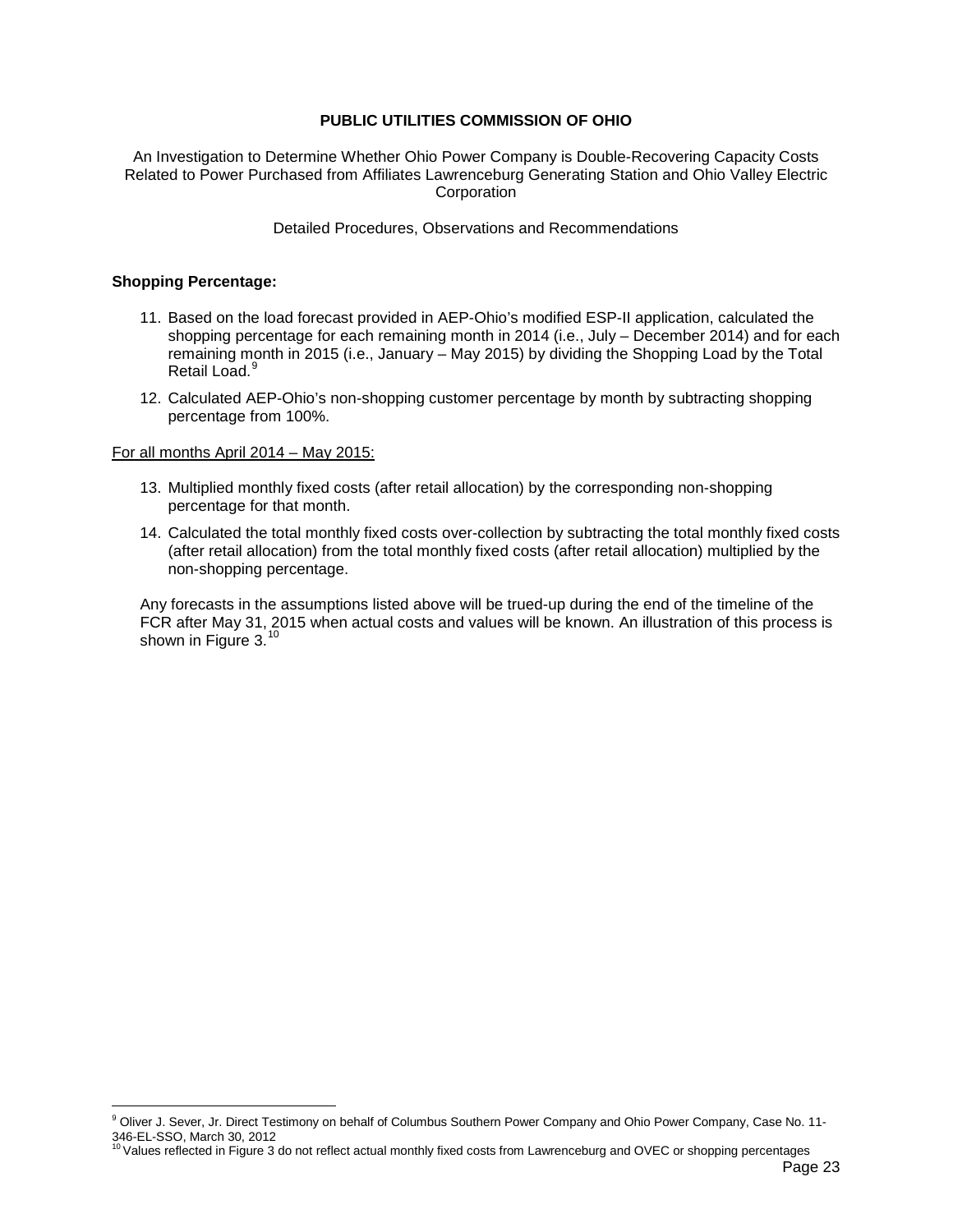An Investigation to Determine Whether Ohio Power Company is Double-Recovering Capacity Costs Related to Power Purchased from Affiliates Lawrenceburg Generating Station and Ohio Valley Electric Corporation

Detailed Procedures, Observations and Recommendations

#### **Figure 3. Timeline of Fixed Costs to be recovered in FCR – illustrative only – actual or forecasted amounts are not shown**

<span id="page-25-0"></span>

|                                                                       |                               |                         | <b>Actual</b>           |                         |                         |                         |                         |                         | <b>Forecasted</b>       |                         |                         |                         |                         |                         |                         |                               |                         |
|-----------------------------------------------------------------------|-------------------------------|-------------------------|-------------------------|-------------------------|-------------------------|-------------------------|-------------------------|-------------------------|-------------------------|-------------------------|-------------------------|-------------------------|-------------------------|-------------------------|-------------------------|-------------------------------|-------------------------|
|                                                                       |                               |                         |                         |                         |                         |                         |                         |                         |                         |                         |                         |                         |                         |                         |                         |                               |                         |
| <b>Generating Plant</b>                                               | Account<br>Number             | Apr-2014                | Mav-2014                | Jun-2014                | <b>Jul-2014</b>         | Aug-2014                | Sep-2014                | Oct-2014                |                         | Nov-2014 Dec-2014       | Jan-2015                | Feb-2015                | Mar-2015                | Apr-2015                | May-2015                | <b>Total</b>                  |                         |
| Lawrenceburg<br>Lawrenceburg<br>OVEC                                  | 5550104<br>5550105<br>5550096 | \$100<br>\$300<br>\$600 | \$100<br>\$300<br>\$600 | \$100<br>\$300<br>\$600 | \$100<br>\$300<br>\$600 | \$100<br>\$300<br>\$600 | \$100<br>\$300<br>\$600 | \$100<br>\$300<br>\$600 | \$100<br>\$300<br>\$600 | \$100<br>\$300<br>\$600 | \$100<br>\$300<br>\$600 | \$100<br>\$300<br>\$600 | \$100<br>\$300<br>\$600 | \$100<br>\$300<br>\$600 | \$100<br>\$300<br>\$600 | \$1,400<br>\$4,200<br>\$8,400 | (a)<br>(b)<br>(d)       |
| <b>Total Monthly Fixed Costs (After</b><br><b>Retail Allocation)</b>  |                               | \$1,000                 | \$1,000                 | \$1,000                 | \$1,000                 | \$1,000                 | \$1,000                 | \$1,000                 | \$1,000                 | \$1,000                 | \$1,000                 | \$1,000                 | \$1,000                 | \$1,000                 | \$1,000                 | \$14,000                      | $(e) = (a) + (b) + (d)$ |
| Shopping Percentage<br>Non-Shopping Percentage (SSO load)             |                               | 62%<br>38%              | 63%<br>37%              | 64%<br>36%              | 65%<br>35%              | 66%<br>34%              | 67%<br>33%              | 68%<br>32%              | 69%<br>31%              | 70%<br>30%              | 71%<br>29%              | 72%<br>28%              | 73%<br>27%              | 74%<br>26%              | 75%<br>25%              |                               | (f)<br>$(g) = 1 - (f)$  |
| <b>Total Monthly Fixed Costs x Non-</b><br><b>Shopping Percentage</b> |                               | \$380                   | \$370                   | \$360                   | \$350                   | \$340                   | \$330                   | \$320                   | \$310                   | \$300                   | \$290                   | \$280                   | \$270                   | \$260                   | \$250                   | \$4,410                       | $(h) = (g) \times (e)$  |
| <b>Total Monthly Fixed Costs Over-</b><br>collection                  |                               | \$620                   | \$630                   | \$640                   | \$650                   | \$660                   | \$670                   | \$680                   | \$690                   | \$700                   | \$710                   | \$720                   | \$730                   | \$740                   | \$750                   | \$9,590                       | $(i) = (e) - (h)$       |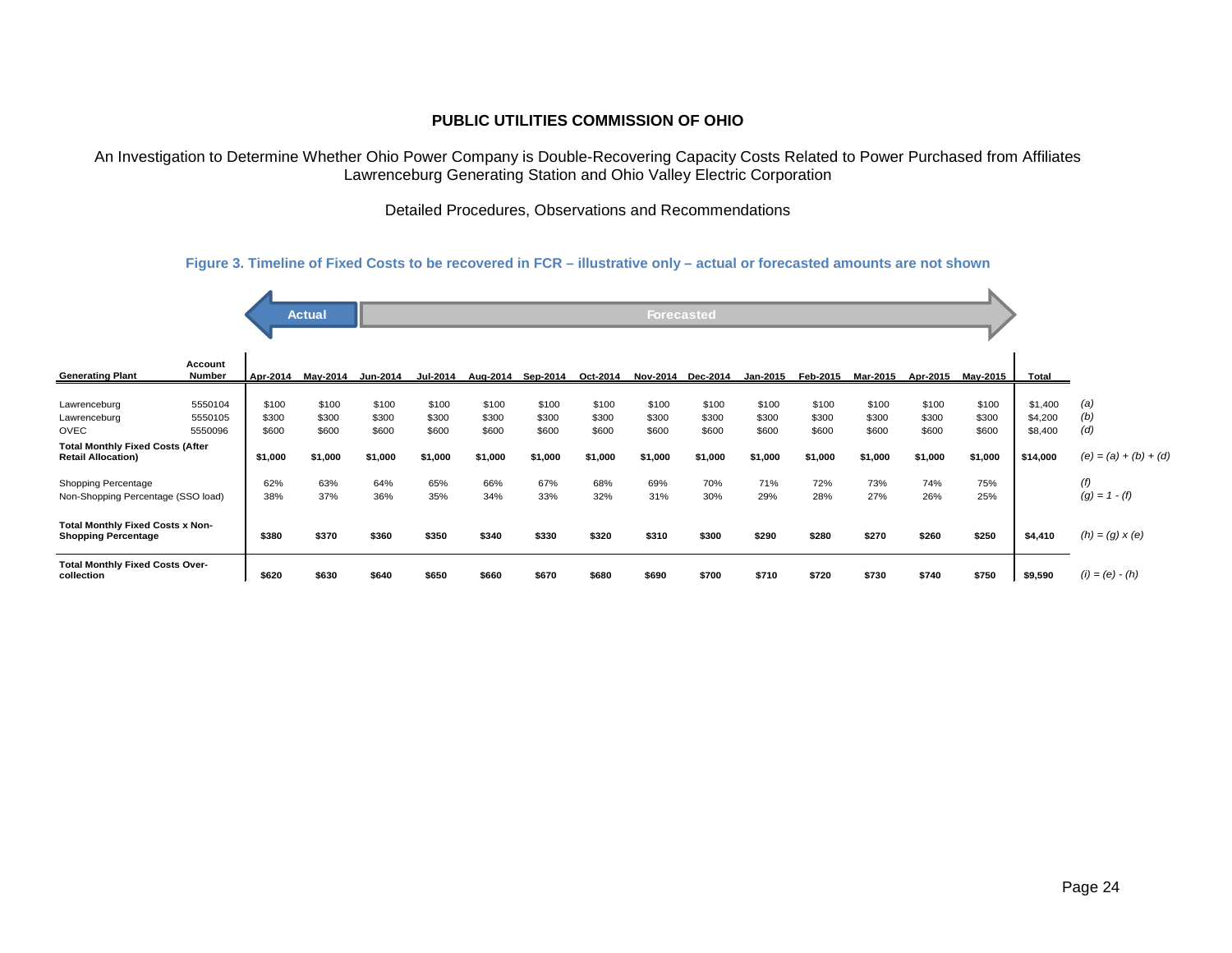Data Requested

## **EXHIBIT C: DATA REQUESTED**

 $\mathbf{r}$ 

| <b>Data</b><br><b>Request</b><br>Batch # | Item #         | <b>Item Requested</b>                                                                                                                                                                                                                                                                                                           |
|------------------------------------------|----------------|---------------------------------------------------------------------------------------------------------------------------------------------------------------------------------------------------------------------------------------------------------------------------------------------------------------------------------|
| BT_01                                    | $\mathbf{1}$   | Please provide the entries recording costs recovered from Lawrenceburg and OVEC through the<br>statewide compensation mechanism as a result of Case No. 10-2929-EL-UNC for Ohio Power<br>Company and Columbus Southern Power Company.                                                                                           |
| BT_01                                    | $\overline{2}$ | Please provide any support for methodologies being used for deferral accounting of the statewide<br>mechanisms for 2012 and 2013 pursuant to the Commission's Opinion & Order in Case No. 10-<br>2929-EL-UNC.                                                                                                                   |
| BT_01                                    | 3              | Please provide support for statewide compensation mechanisms costs being deferred for each<br>month following the Commission's Opinion & Order in Case No. 10-2929-EL-UNC.                                                                                                                                                      |
| BT_01                                    | 4              | Please provide any contracts (e.g., purchase power agreements) that Ohio Power Company has<br>with Lawrenceburg and OVEC.                                                                                                                                                                                                       |
| BT_01                                    | 5              | Please provide calculations and support of the daily FRR requirements of Lawrenceburg and OVEC<br>(MW-day) used to determine the purchase power demand charges.                                                                                                                                                                 |
| BT_01                                    | $\,6$          | Please specify the frequency (i.e., monthly, quarterly) that the Generation Capacity Rider is updated<br>and reconciled for both the Ohio Power Company and Columbus Southern Power Company.                                                                                                                                    |
| BT_01                                    | $\overline{7}$ | Please provide policies and procedures and information systems used to develop the Generation<br>Capacity Rider filings.                                                                                                                                                                                                        |
| BT_01                                    | 8              | Please provide support for the billing determinant forecasts (kWh) used for both companies' (Ohio<br>Power and Columbus Southern) Generation Capacity Rider and the Fixed Cost Riders beginning<br>with the first tariff sheets following the Commission's Opinion & Orders in Cases No. 10-2929-EL-<br>UNC and 11-5906-EL-FAC. |
| BT_01                                    | 9              | Please provide policies and procedures and information systems used to develop quarterly and<br>annual FAC filings.                                                                                                                                                                                                             |
| BT_01                                    | 10             | Please provide any support for the unbundling of the FAC into both the fixed (FCR) and variable<br>components.                                                                                                                                                                                                                  |
| BT_01                                    | 11             | Please provide documentation on policies and procedures and information systems used to<br>accumulate and account for cost inputs for fixed capacity-related costs being recovered through the<br>FAC.                                                                                                                          |
| BT_01                                    | 12             | Please provide any policies and procedures for complying with the Commission's decision on the<br>FAC component of AEP-Ohio's approved Electric Security Plan (ESP).                                                                                                                                                            |
| BT_01                                    | 13             | Please provide policies and procedures related to carrying charges and inputs used to calculate the<br>carrying charges for both the statewide compensation mechanism and the FAC.                                                                                                                                              |
| BT_01                                    | 14             | Please provide the quarterly spreadsheets for calculating the FAC including true-ups since the<br>establishment of the FAC pursuant to the Commission decision in Case No. 11-346-EL-SSO for<br>both the Ohio Power company and Columbus Southern Power Company.                                                                |
| <b>BT_01</b>                             | 15             | Please provide the quarterly spreadsheets for calculating the FAC including true-ups since the<br>establishment bifurcation of the FAC pursuant to the Commission decision in Case No. 12-3254-EL-<br>UNC for both the Ohio Power company and Columbus Southern Power Company.                                                  |
| BT_01                                    | 16             | Please provide the spreadsheets for calculating the Generation Capacity Rider including true-ups<br>since the establishment of the statewide compensation mechanism for both the Ohio Power<br>company and Columbus Southern Power Company.                                                                                     |
| BT_01                                    | 17             | In response to support provided in AEP Ohio's response to OEG's first discovery request in Case<br>No. 11-5906-EL-FAC, please provide purchase power costs from Lawrenceburg and OVEC in 2014.                                                                                                                                  |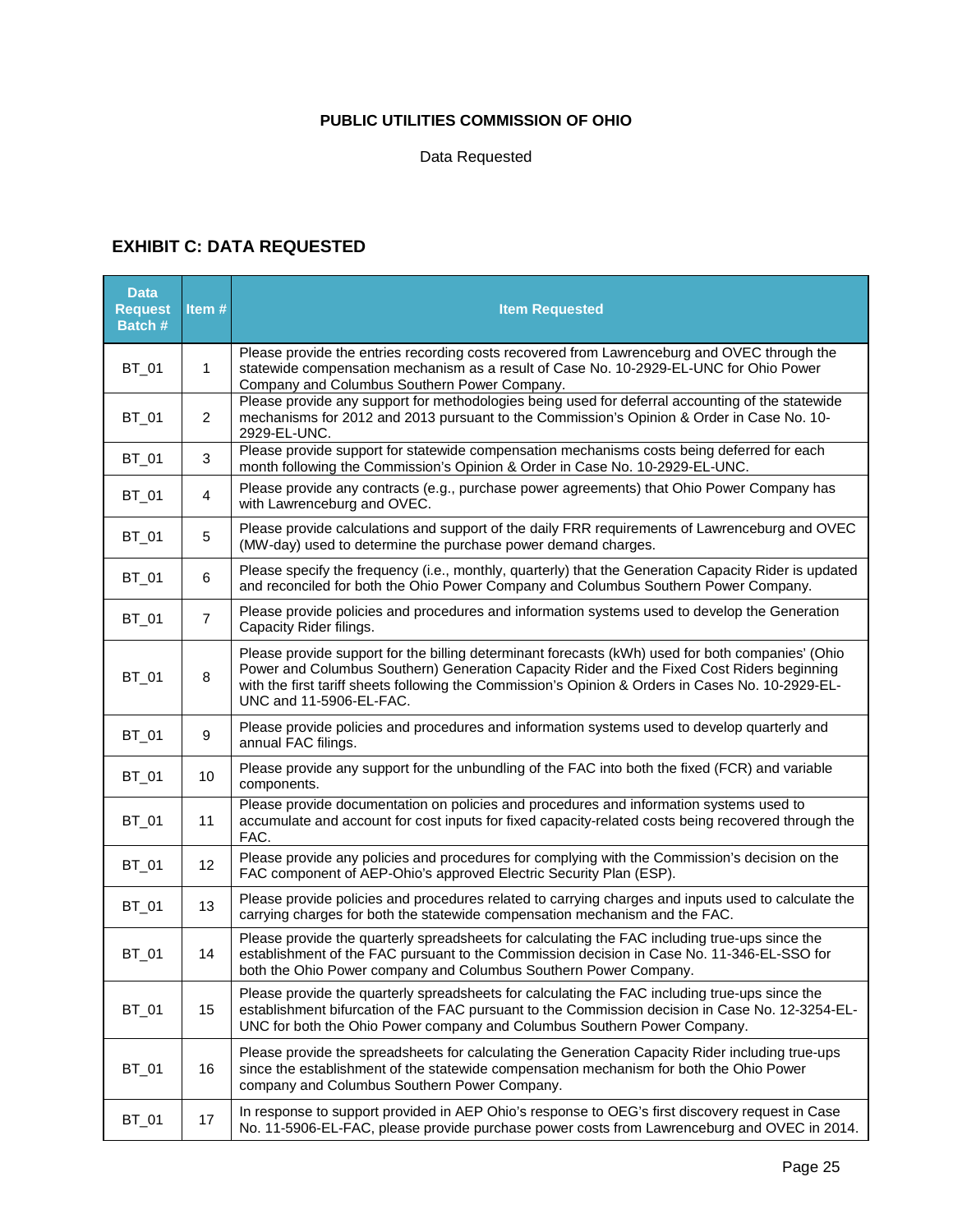## Data Requested

| <b>Data</b><br><b>Request</b><br>Batch # | Item#          | <b>Item Requested</b>                                                                                                                                                                                                                                                                                                     |
|------------------------------------------|----------------|---------------------------------------------------------------------------------------------------------------------------------------------------------------------------------------------------------------------------------------------------------------------------------------------------------------------------|
| BT_01                                    | 18             | In response to support provided in AEP Ohio's response to OEG's first discovery request in Case<br>No. 11-5906-EL-FAC, please provide calculations and support for all the costs reflected in<br>Attachments $1 - 4$ and any attachment to be provided in response to BT_01_17.                                           |
| BT_02                                    | 1              | Please provide the FERC Form 1 reports for 2011, 2012, and 2013. Please provide the FERC Form<br>1 for 2011 in electronic format.                                                                                                                                                                                         |
| BT_02                                    | $\overline{2}$ | Please provide the "Ohio Formula Rate Calculation" for 2010 - 2013 in electronic format.                                                                                                                                                                                                                                  |
| BT_02                                    | 3              | Please provide EVA's "Final Workpaper" showing the OSS calculation.                                                                                                                                                                                                                                                       |
| BT_02                                    | 4              | Please provide the spreadsheet titled "Ohio Energy Credit."                                                                                                                                                                                                                                                               |
| BT_02                                    | 5              | Please provide the following Excel files:<br>2011 Staff and PUCO adjustment workpapers.xlsx<br>a.<br>2012 Staff and PUCO adjustment workpapers.xlsx<br>b.<br>2013 Staff and PUCO adjustment workpapers.xlsx<br>c.<br>2012-2013 Comparison-Actuals vs Staff Forecast.xlsx<br>d.<br>Ancillary Services 2012-2013.xlsx<br>е. |
| BT_02                                    | 6              | Please provide the Energy Credit Calculation (shows Day Ahead) - backup support for #4 above.                                                                                                                                                                                                                             |
| BT_02                                    | $\overline{7}$ | Please provide the spreadsheet support for the quarterly FAC calculations for 4 <sup>th</sup> quarter 2012 and<br>3rd quarter 2014.                                                                                                                                                                                       |
| BT_02                                    | 8              | Please provide the general ledger detail (including journal entry detail) for the accounts in the<br>spreadsheet support provided in #7 above.                                                                                                                                                                            |
| BT_02                                    | 9              | General Ledger support (journal entry detail) for the Lawrenceburg power bills for July 2012 and<br>October 2013. Please provide support showing the estimate, reversal, and actual recording of costs.                                                                                                                   |
| BT_02                                    | 10             | General ledger detail (including journal entry detail) for the deferral account for capacity charges for<br>2012-2013.                                                                                                                                                                                                    |
| BT_02                                    | 11             | Support for blending base generation rates with the GEN-C Rider including commission orders and<br>support.                                                                                                                                                                                                               |
| BT_02                                    | 12             | General ledger detail (including journal entry detail) for the accounts listed in Exhibit F of Case 12-<br>3254-EL-UNC for 2011-current.                                                                                                                                                                                  |
| BT_03                                    | 1              | Support for the Zonal 5CP amount used in the "01-13 Ohio CRES Confidential.xls" and the "05-14<br>Ohio CRES Confidential.xls" files we received in DR#1, Q.3.                                                                                                                                                             |
| BT_03                                    | $\overline{2}$ | Support for the Transmission Loss Factor used in the above two files.                                                                                                                                                                                                                                                     |
| BT_03                                    | $\mathbf{3}$   | An explanation and support for the adjustments made to the deferral for January 2013<br>(4,146,584.65) and May 2014 (3,317,272.30) in the "BT-INT 1-3 Attachment 1.xls" file.                                                                                                                                             |
| BT_03                                    | $\overline{4}$ | Support for the cost of capital used for January 2013 (5.518%) and May 2014 (5.694%) for<br>determining the carrying charges in the "BT-INT 1-13 Attachment 1.xls" file.                                                                                                                                                  |
| BT_03                                    | $\sqrt{5}$     | General ledger detail (including journal entry detail) for the carrying charges for January 2013 and<br>May 2014.                                                                                                                                                                                                         |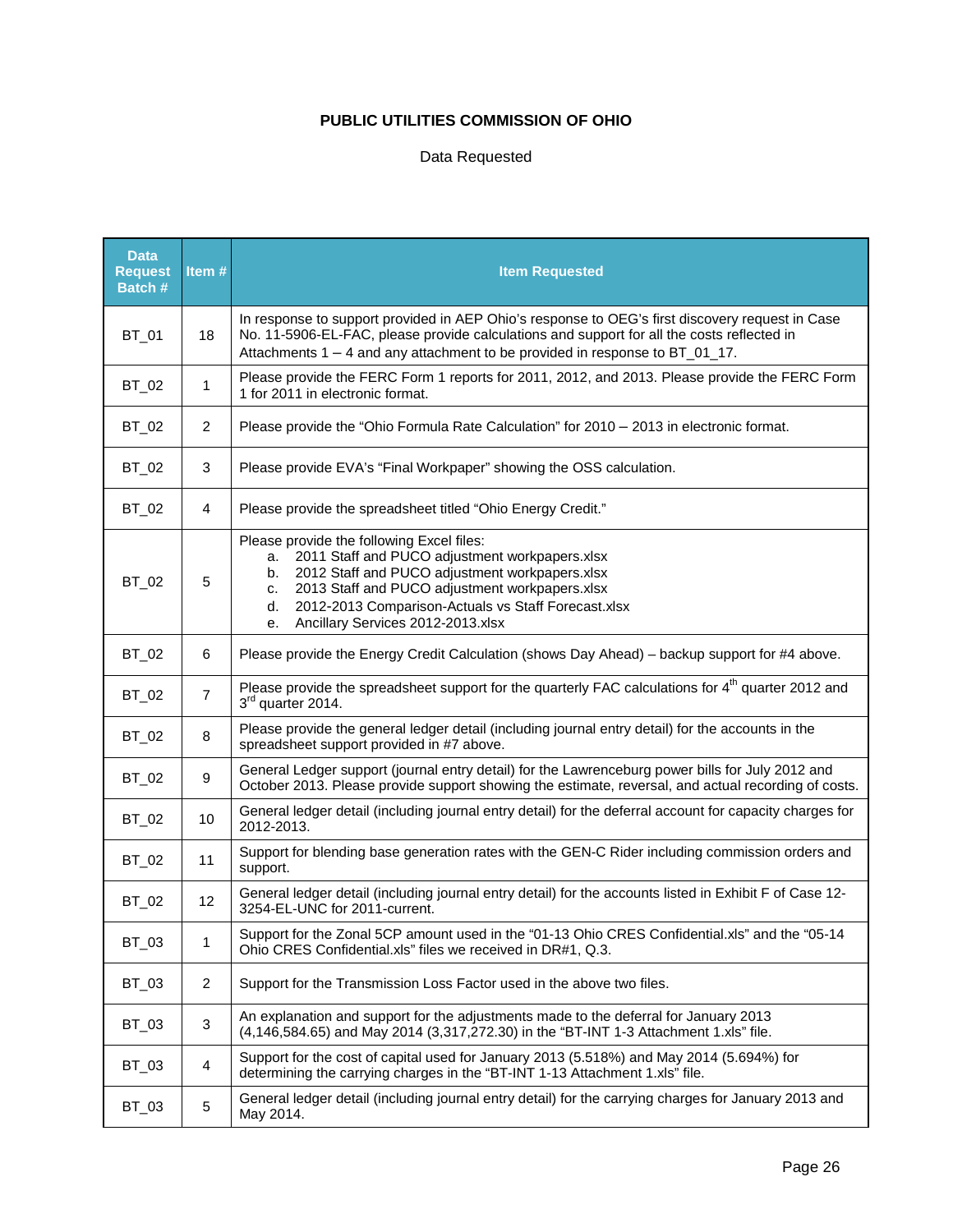## Data Requested

| <b>Data</b><br><b>Request</b><br>Batch # | Item#           | <b>Item Requested</b>                                                                                                                                                                                                                                                                                                                                                                                                                                                                                                                                                                                    |
|------------------------------------------|-----------------|----------------------------------------------------------------------------------------------------------------------------------------------------------------------------------------------------------------------------------------------------------------------------------------------------------------------------------------------------------------------------------------------------------------------------------------------------------------------------------------------------------------------------------------------------------------------------------------------------------|
| BT_03                                    | 6               | Support showing how the generation capacity rider (which collects the PUCO mandated \$188.88<br>per MW-day) was calculated for rates effective April 1, 2014 including support for the SSO Load,<br>Transmission and Distribution Losses and the Energy at the Meter.                                                                                                                                                                                                                                                                                                                                    |
| BT_03                                    | $\overline{7}$  | Referring to tab "EXH OPCO 1" on BT-INT-2-007d, Confidential OPCO APIR Calculation - 0414<br>actual.xlsx, it seems that Lawrenceburg accounts 5550086 and 5550087 are included in the APIR<br>and not the FCR. However, in BT-INT-1-017 Competitively Sensitive Confidential Attachment 1.xlsx,<br>it seems that those two accounts are categorized as demand (fixed) costs. Can AEP-Ohio provide<br>an explanation of why these costs would not be in the FCR?                                                                                                                                          |
| BT_03                                    | 8               | Support (CBR source) for WP-1 "Production System Peak Demand" in "Ohio Formula Rate<br>Calculation."                                                                                                                                                                                                                                                                                                                                                                                                                                                                                                     |
| BT_03                                    | 9               | Support (CBR source) for WP-9a and WP-9b in Ohio Formula Rate Calculation, including system<br>query.                                                                                                                                                                                                                                                                                                                                                                                                                                                                                                    |
| BT_03                                    | 10              | Pertaining to BT-INT-1-016 Attachment 1, please provide support for the auction seasonal factors<br>used in the APIR and total fixed FAC costs in the FCR.                                                                                                                                                                                                                                                                                                                                                                                                                                               |
| BT_03                                    | 11              | Please provide support for the PSA bill for Lawrenceburg for April 2014 and October 2012 similar to<br>as provided in BT-INT-1-018 Competitively Sensitive Attachment 1.                                                                                                                                                                                                                                                                                                                                                                                                                                 |
| BT_03                                    | 12 <sup>°</sup> | Please provide supporting detail/calculations that would show the separation of the fixed and<br>variable component of OVEC Account 5550096. In addition, please provide an explanation of why<br>the demand component of Account 5550096, $PP - OVEC$ Demand-Actual only as is described in<br>the GL Detail isn't captured in the April 2014 FCR actual support documentation (BT-INT-2-007e,<br>Confidential OPCO FCR Calculation - 0414 act) and why the energy component of Account<br>5550096, PP - Non Trade - Non Fuel (OVEC, 3rd party) appears in the April 2014 FCR support<br>documentation. |
| BT_03                                    | 13              | Please provide additional support detailing how Lawrenceburg Accounts 5550104 and 5550105 are<br>removed from the APIR as shown in the April 2014 APIR actual support documentation (BT-INT-2-<br>007d, Confidential OPCO APIR Calculation - 0414 actual) or in another workbook.                                                                                                                                                                                                                                                                                                                        |
| BT_03                                    | 14              | Please provide PJM bills for June - Dec 2012 and calendar year 2013 in addition to any other<br>support for BT-INT-2-005, Ancillary Services 2012 and 2013.                                                                                                                                                                                                                                                                                                                                                                                                                                              |
| <b>BT_04</b>                             | 1               | Relating to BT-INT-1-016 Attachment 1, please provide a more updated spreadsheet that shows the<br>current APIR and FCR riders being charged to Ohio Power and Columbus Southern Power<br>customers that are reflected in the tariff sheets for the Ohio Power and Columbus Southern Power<br>tariff rate zones.                                                                                                                                                                                                                                                                                         |
| <b>BT_04</b>                             | 2               | Per BT-INT-1-015 Attachment 1 of 2 FAC 2nd Q 2014, please provide support for the monthly<br>jurisdictional ratio of 1.042 that is applied to the retail sales at the generation level for the AER<br>component.                                                                                                                                                                                                                                                                                                                                                                                         |
| <b>BT_04</b>                             | 3               | Per BT-INT-3-011 Competitively Sensitive Attachment 1, please provide support for the following<br>items used in the October 2012 and May 2014 capacity payment for Lawrenceburg in order to<br>recalculate the capacity payments in accordance with the Lawrenceburg PSA:<br>Net electric plant in service<br>a)<br>1540001 Spare Parts<br>b)<br>Depreciated Assets - Exclude Intangible<br>C)                                                                                                                                                                                                          |
| BT_04                                    | 4               | Please provide an explanation for why the GL total for Account 5550001 of \$5,737,450 in October<br>2012 per BT-INT-2-008a, Confidential OPCo Journal Detail - Q4-12 differs from the amount of<br>\$5,466,272 for Account 5550001 in October 2012 that is reflected in OEG INT-1-001 Attachment 1.                                                                                                                                                                                                                                                                                                      |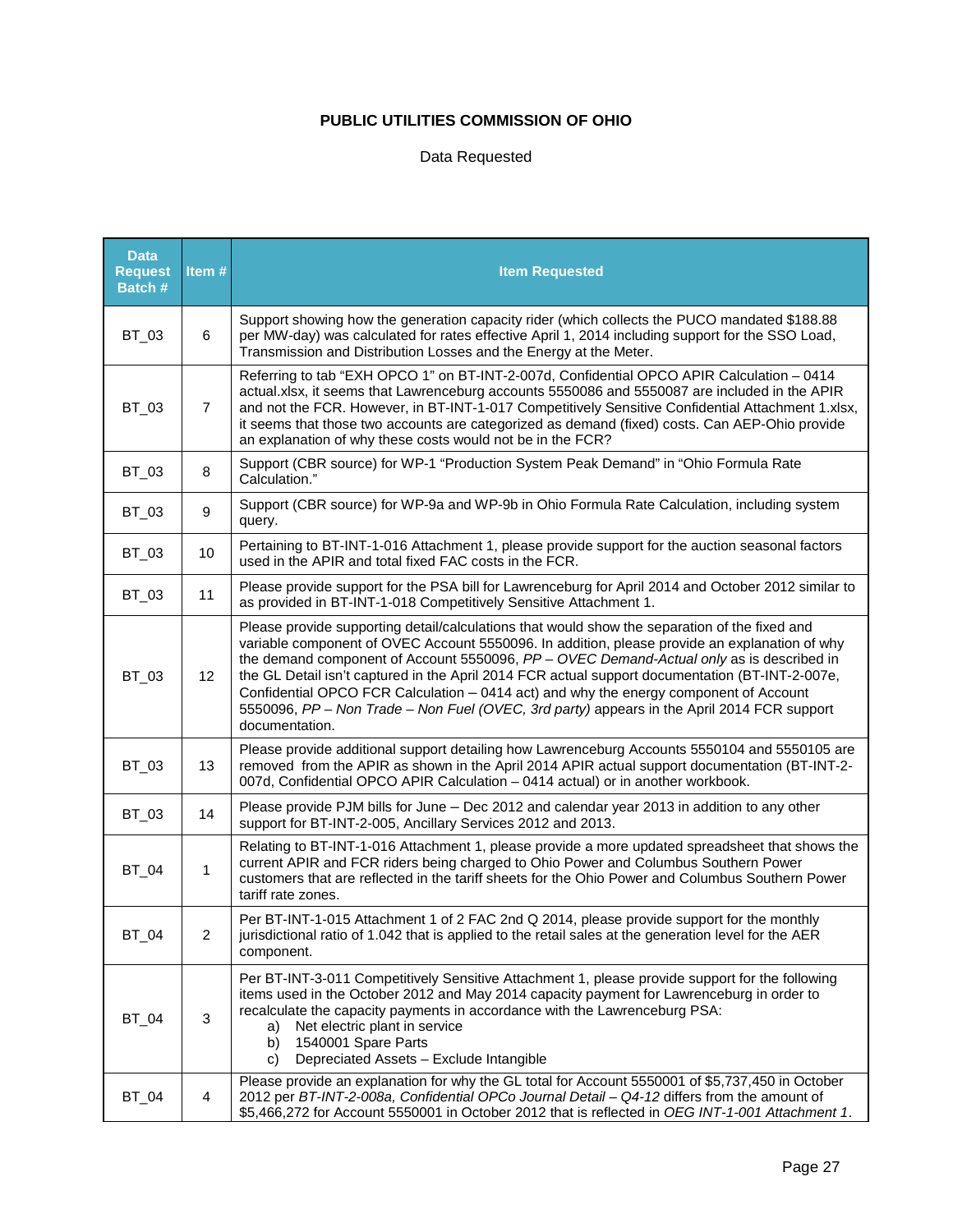## Data Requested

| <b>Data</b><br><b>Request</b><br>Batch# | Item#          | <b>Item Requested</b>                                                                                                                                                                                                                                                                                                                                                                                                                                                                                                                                                                                                                                                                                                                                                                                                                                                      |
|-----------------------------------------|----------------|----------------------------------------------------------------------------------------------------------------------------------------------------------------------------------------------------------------------------------------------------------------------------------------------------------------------------------------------------------------------------------------------------------------------------------------------------------------------------------------------------------------------------------------------------------------------------------------------------------------------------------------------------------------------------------------------------------------------------------------------------------------------------------------------------------------------------------------------------------------------------|
| BT 04                                   | 5              | Please provide further clarification to the response provided under Interrogatory BT-INT-3-007.<br>Provide the language that would require that these costs be recorded as demand related for FERC<br>purposes and energy charges for the Ohio FAC. Provide the language in the Ohio FAC that<br>determines these costs would be energy related.                                                                                                                                                                                                                                                                                                                                                                                                                                                                                                                           |
| <b>BT_04</b>                            | 6              | Please provide support for the monthly energy demand for OVEC and Lawrenceburg in Workpapers<br>WP-15c in the Ohio Formula Rate Calculation document.                                                                                                                                                                                                                                                                                                                                                                                                                                                                                                                                                                                                                                                                                                                      |
| BT 04                                   | $\overline{7}$ | Please provide further clarification or support for why the \$/MW-day for Jun 2012 - May 2015<br>energy credit is calculated using 3 years of MWs when there are only 19 months of retained<br>margins.                                                                                                                                                                                                                                                                                                                                                                                                                                                                                                                                                                                                                                                                    |
| BT_05                                   | 1              | Provide copies of detailed calculations performed by AEP of the potential amount for refund that<br>may be ordered by the PUCO as relating to this project.                                                                                                                                                                                                                                                                                                                                                                                                                                                                                                                                                                                                                                                                                                                |
| <b>BT_05</b>                            | $\mathcal{P}$  | Provide any calculations or assessment of potential amounts for refund relating to this matter that<br>were developed as part the following disclosure on page 251 in AEP's 10-Q filing with the SEC for<br>the quarterly period ended June 30, 2014.<br>Ohio may require a reduction in our 2012 and 2013 fuel deferrals. - Affecting AEP and OPCo<br>In May 2014, the PUCO-selected outside consultant provided its final report related to their 2012 and 2013 FAC audit<br>which included certain unfavorable recommendations related to the FAC recovery for 2012 and 2013. In addition to<br>this report, the PUCO will also consider the results of the pending audit of the recovery of fixed fuel costs. If the<br>PUCO does not permit full recovery of OPCo's FAC deferral, it could reduce future net income and cash flows and<br>impact financial condition. |
| BT 05                                   | 3              | Provide support for the amount of OVEC and Lawrenceburg demand charges that were included in<br>the revenue requirement of \$1,137,598,132 used in calculating the \$188.88 rate in the state<br>compensation mechanism.                                                                                                                                                                                                                                                                                                                                                                                                                                                                                                                                                                                                                                                   |